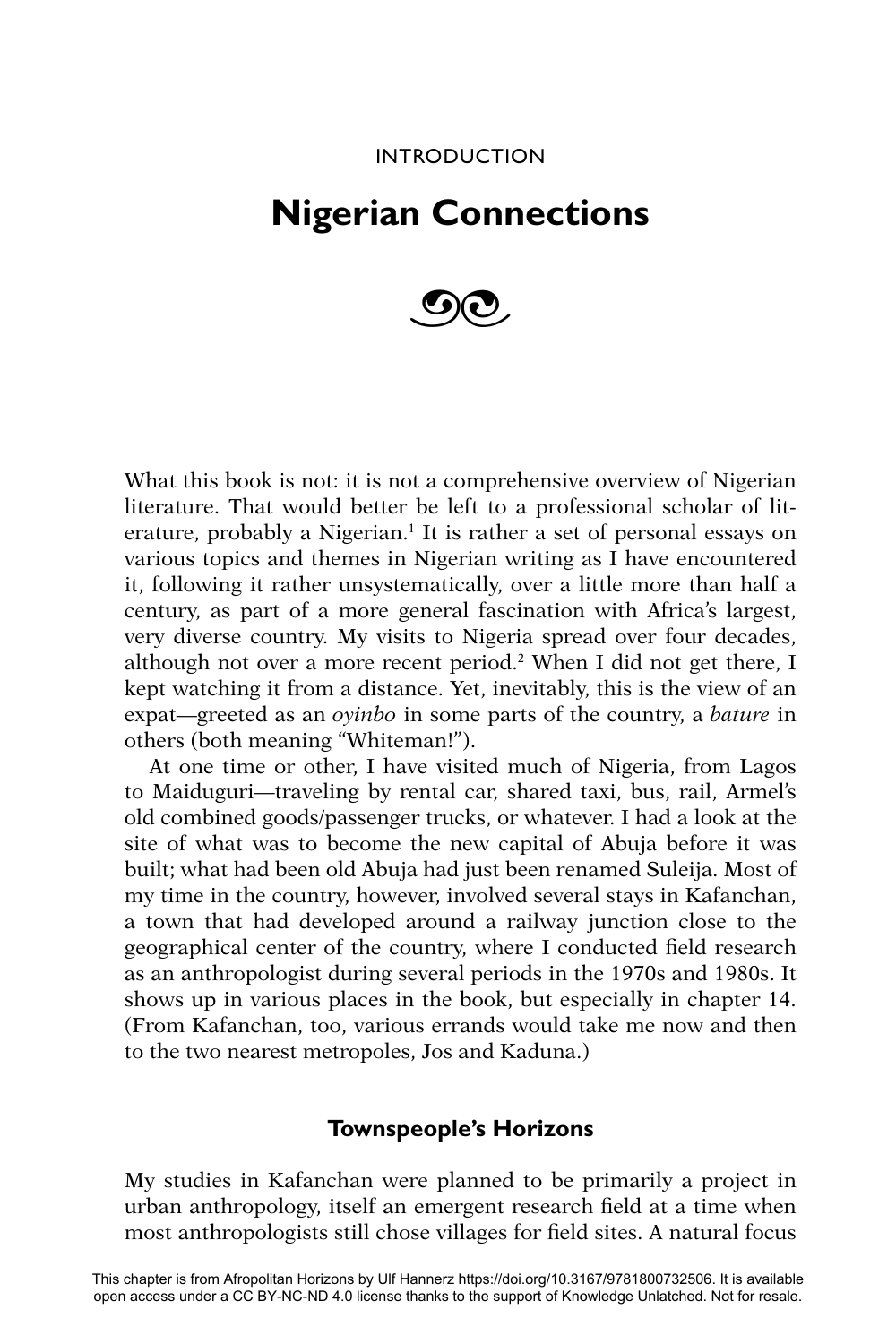was the relationship between ethnic diversity and the division of labor. The town was composed as a sort of Nigeria in miniature.<sup>3</sup> It had considerable numbers of Hausa, Igbo, and Yoruba, Nigeria's three largest ethnic groups, but also many others of some twenty groups from near and far. There were only two long-term expatriate residents, an Irish priest at the Roman Catholic mission, and at the small hospital a Hungarian doctor in exile. (This was the time of the Cold War.) I saw little of either of them. But I met with railway workers, market traders, teachers, artisans, office workers, and others—once or twice even with the Emir of Jemaa, whose residence was in Kafanchan.

This all would have been basically a local study. I did that—but serendipity is part of field work, and things happened that made me shift my interests to a certain extent. Some of my new acquaintances among the townspeople saw me as a potential resource person, a gatekeeper to a wider world. One of them suggested that we go into the import-export business together—and as the Nigerian oil export economy was booming at the time, bringing about a certain modest affluence at least in some circles, he clearly had importing fairly sophisticated consumer goods in mind. Another suggested that I take this bright, promising young relative of his along when I left, and put him into my university overseas . . . so he could then come back and become prosperous and powerful, an asset to his kinspeople. To begin with, I usually embarrassedly changed the subject, but gradually I realized that this was where at least some of the story was: this dusty town around the rail tracks was part of a wider world, in fact and in the townspeople's imagination.

Then I began to think, too, about the young urban popular culture. For one thing, the music I heard blaring from the loudspeakers of small record shops (this was still the time of vinyl records) was sometimes from elsewhere in the world—Jamaican reggae, North American televangelists, the soul music I had also heard in Black Washington where I had previously done field work—but in large part was a new West African popular music where traditional African songs and instruments met and mixed creatively with styles, technologies, and organizational forms from far away. Here were the sounds of highlife, juju, Afro-beat. And this came together with my readings of Nigerian fiction: Amos Tutuola, Cyprian Ekwensi, Chinua Achebe . . . .

This was a pioneer generation in modern Nigerian writing. Tutuola's writings went back to the depths of storytelling in his Yoruba culture (but did not only do that). Ekwensi's best-known early work depicted vibrant contemporary city life. Achebe's *Things Fall Apart*, still undoubtedly the most famous, widely read Nigerian novel, depicted the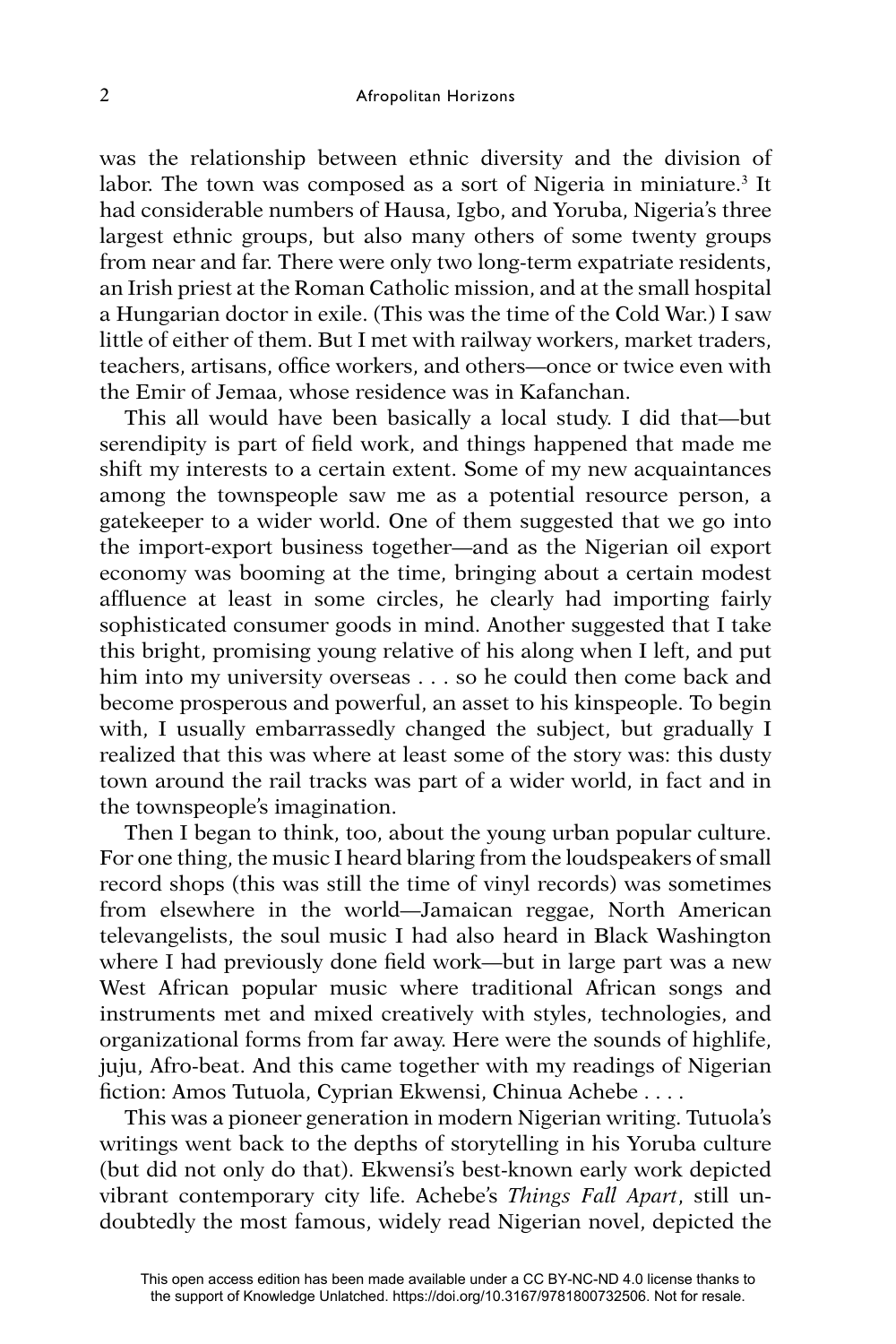coming of colonialism to Igbo society.4 My engagement with Nigerian literature in this book starts here, in the writings of the 1950s and 1960s, also a period of transition from late colonialism to postcolonialism. Yet these and other writings could also look even further into the past, back to when there was yet no such entity as Nigeria in these West African lands.

### **The Creativity of Global Connections**

By the time I got to Kafanchan, the tendency among academics and other intellectuals back in Europe and North America was fairly generally to assume that increasing global interconnectedness would necessarily involve homogenization, greater uniformity—a loss of a large part of the world's cultural diversity. That had been an ingredient in much modernization theory prevalent in the mid-twentieth-century social sciences, and it was still there but took on another form in radical critiques of "cultural imperialism" a couple of decades or so later.

But that was not what I saw. Cultural diversity was alive and well, although taking on some new forms. So I attempted to draw together descriptive materials of an emergent, vibrant West African town life, through observations and interviews. Yet I also wondered what might be an effective, coherent overall conceptualization of the longdistance cultural structures and processes I now found reaching into Kafanchan. At the time, the term "globalization" really had not yet entered the public vocabulary—as a keyword, it was hardly present before the 1990s.<sup>5</sup> Yet when it appeared and spread, it turned out that it, too, could be taken to mean more uniformity, and that it tended to be used to emphasize market expansion, rather than to cover the wider range of forms of growing interconnectedness.

As I returned to my academic base and still thought about this, I learned that a few colleagues here and there in the world, who were also trying to make sense of the cultural orders and processes of their time, had found useful analogies in what linguists had been saying about Creole languages—and that attracted me, not least as I had had Creolist colleagues in the sociolinguistic project I had earlier worked with in Washington.<sup>6</sup> Creole languages, occurring in various parts of the world, were mixed forms, with historical roots in two or more languages meeting in a contact situation. But they had developed into something more than limited contact languages. They had become complete languages, mother tongues for people who could conduct their entire speaking lives within them. And at the same time, they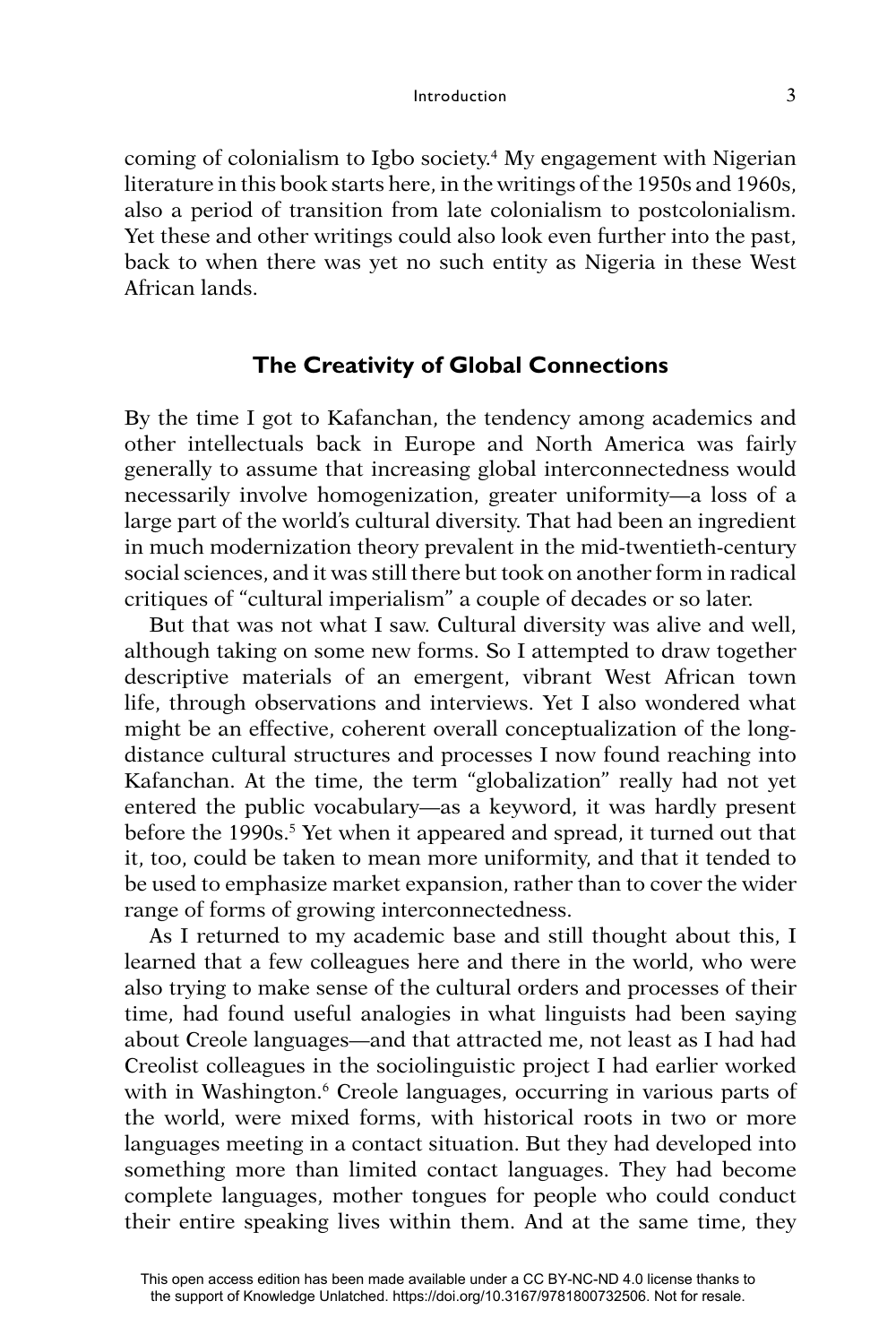often remained in touch with the languages out of which they had grown—not least the standard, prestige form of some language based in one of the metropoles of the world. Creole languages bore the mark of the colonial situations of the past, and the postcolonial centerperiphery relationships that followed them into the present.

As with language, it could be argued, so to a considerable degree with culture. So I saw the lively cultural diversity of Kafanchan, in its openness to the world, in terms of a creolizing cultural process, which I felt had its parallels, with variations on the theme, in many parts of the world.<sup>7</sup> This was obviously in contrast to that scenario of an inevitable, final global cultural uniformity, but it was also a move away from that old tradition in anthropology that had been inclined to see global cultural diversity as a sort of "global mosaic," where local societies and cultures were understood to have hard edges, clear boundaries.

As we were getting toward the end of the twentieth century, the interest in new culture emerging through cultural openness and mixture came to be reflected in a wider intellectual vocabulary of partly overlapping terms: apart from "creolization," they include "hybridity," "crossover," "fusion," "synergy." To a degree, they had their homes in different academic disciplines and involved different emphases. But they all did suggest that cultures had permeable boundaries, if they had boundaries at all; and again, openness did not result in the end of diversity.

The use of "creolization" and related terms comparatively, in many world contexts, has been debated—as often happens when a notion historically rooted in some particular region is turned into a traveling concept. Some would prefer not to take matters "Creole" out of the Caribbean, as others have objected to taking "caste" out of India.<sup>8</sup> This matters less to us here.

Back, however, to the Kafanchan townspeople's imagination, which first provoked me to begin to think seriously about forms and implications of global interconnectedness. As I listened to, and participated in, casual conversations, and also as I reflected on the variety of Nigerian writings from all over, I found a preoccupation with the world outside—probably not among the mass of Nigerians who make their living more directly from the land, but among townspeople and city dwellers, and among people with more or less schooling experience.

Horizons fairly habitually stretched beyond city limits, beyond the country's borders. A central social type in mid-twentieth-century Nigerian English was the *bintu*, "been-to," the person who had been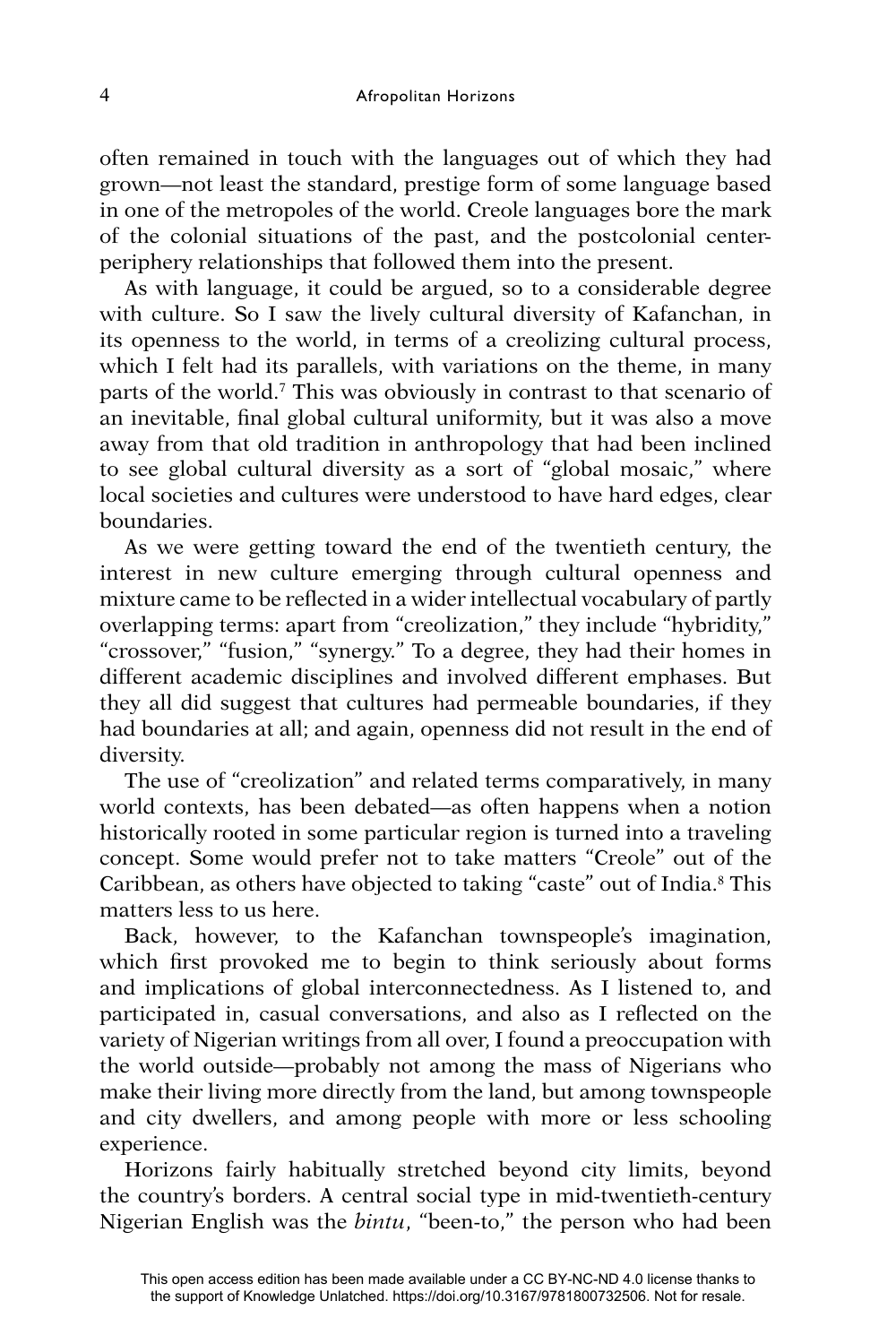### Introduction 5

overseas (most often to the United Kingdom, which was, or had recently been, the colonial power) and had returned. In Kafanchan, real-life been-tos must have been very few and far between. I knew only one, a Yoruba petty entrepreneur who had had some technical training in Germany but was better known locally as a freelance street preacher for a revivalist Christian group. Yet in the collective imagination they were well represented. They showed up in Nigerian fiction, too—chapter 7 offers examples. If the been-to was somewhere fairly close to the metropolitan end of a Creole cultural continuum, at its other end was the derogatory epithet "bush," used to label what was unsophisticated, uncouth. Yet there could be some ambivalence here, since it was also possible in some moments to show certain nostalgic sentiments for the innocence of old-style village life.

Soon enough, with the beginnings of serious Nigerian media research, I would also learn that while the American *Dallas* series was soon everywhere, the most popular sitcom series were those produced locally.9 (This was already in the days before Nollywood, the now flourishing Nigerian film industry.) And much of the earthy humor of these series was generated in depictions of local responses to metropolitan influences. Often enough they showed people making fools of themselves as they embraced alien cultural items, and made inept use of them. In the *Masquerade* series at one point, a local chief, invited to try a new dish, stared at the spaghetti and asked what were the worms on his plate.

# **Nigeria and the World, in Time**

By 2020, the cover story of a U.S. newsweekly could forecast that Nigeria was "The World's Next Superpower" (Hill 2020). In various ways, the country increasingly draws global attention. But for a much longer time, it has been Nigeria—or at least many Nigerians, or people in the past whom we would now see as the ancestors of present-day Nigerians—that has appeared preoccupied with the connections between it and the outside world. Presumably this has to do with the way Nigeria came into being as a country. As a geopolitical entity it moved with time from the assortment of arbitrary territorial constructs of nineteenth-century colonialism, with European empires competing with each other, to the kind of globally standardized state format of the post–World War II, United Nations era.10 And the founding father of the country was really more of a stepfather: Frederick Lugard, eventually Lord Lugard, first governor of a united colonial Nigeria. The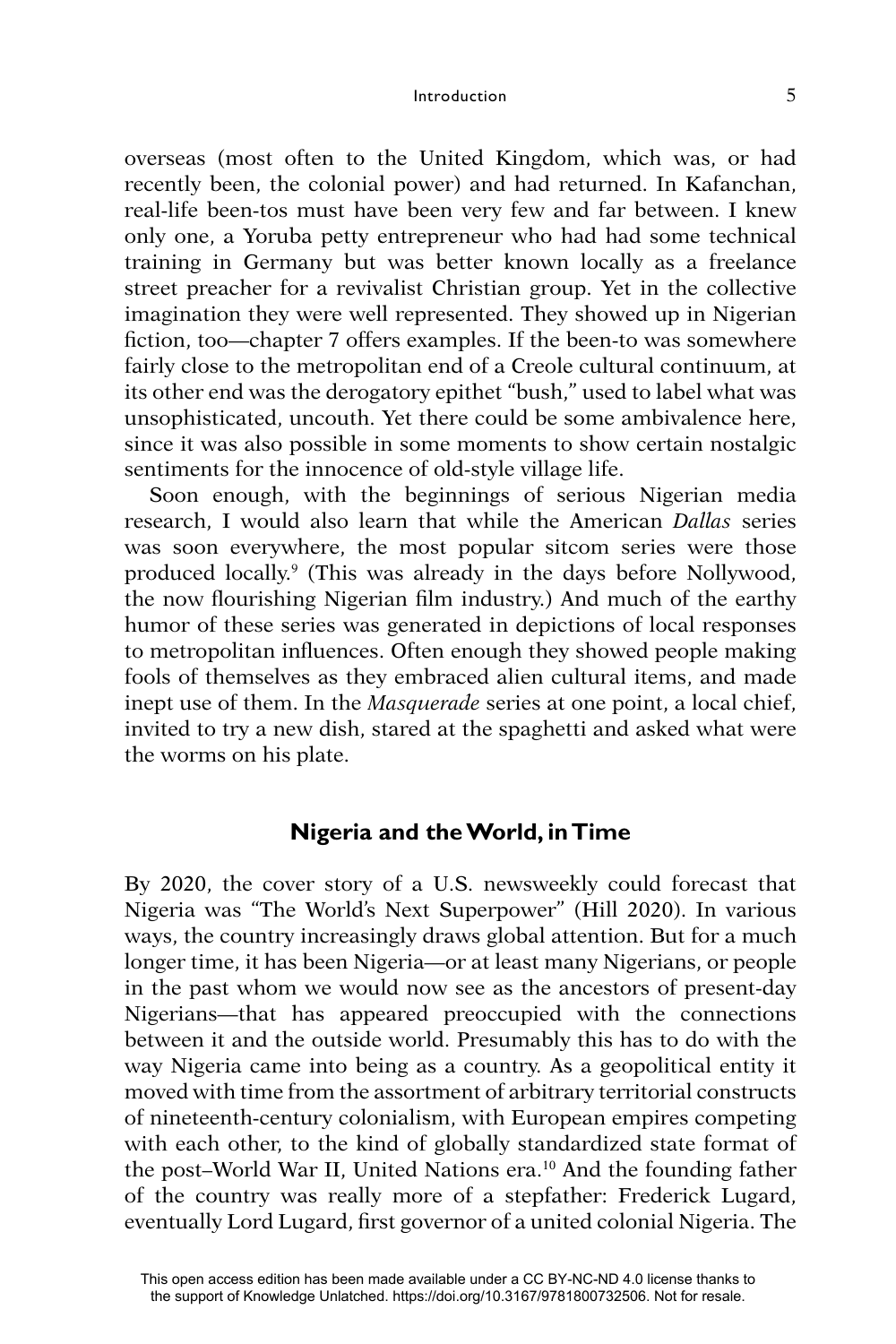very name "Nigeria" was proposed by his wife, Flora Shaw, colonial correspondent of the *Times* of London.

Lugard had had a zigzag (but upward) career in the service of the British Empire—through Uganda, Burma, and Hong Kong—so he developed a sense of colonial management, which he could use in Nigeria.11 This was a huge territory, with an almost entirely indigenous population, and it required a low-cost form of imperialism. Consequently, Lugard adopted the principle of "indirect rule," which may have been inspired by India, where the British had in fairly large part left maharajas and other old-style rulers to run many things in their established ways. In Nigeria it would mean identifying, and sometimes inventing, "native authorities," and outsourcing local government to them, under the supervision of what was often a quite sparsely distributed corps of district officers.<sup>12</sup> This, for one thing, helped maintain into Nigerian independence a striking internal diversity, which probably made more difficult those typical steps toward shaping a national public culture, with shared symbolic forms, taken more effortlessly in a smaller, more homogeneous new state.

Naming could be part of such nation-building. Ex–French Soudan became Mali, ex–British Gold Coast became Ghana, ex-Nyasaland became Malawi, the ex-Rhodesias became Zambia and Zimbabwe. Nigeria remained what Flora Shaw named it. While Salisbury became Harare, Santa Isabel became Malabo, Lourenco Marques became Maputo, Leopoldville became Kinshasa, Fort Lamy became Ndjamena, and Bathurst became Banjul, one of Nigeria's major cities is still Port Harcourt—named by Lugard after Lewis Vernon Harcourt, sometime secretary of state for the colonies. The name Lagos, of course, comes from the Portuguese.

Sports have tended to be a domain where nationalism flowers, even in countries where it may by now otherwise often be frowned on. Team sports as a kind of collective manifestation are particularly prominent here.13 To a degree, this works in Nigeria as well. The pride over the success of the national team the Super Eagles, football (soccer) gold medalists in the Olympic Games of 1994 in Atlanta, was manifest. Yet even here the imagination of Nigerians is likely to turn outward: personal success is shown in footballers' migrations to Manchester United or Arsenal.14 The parlor walls of one of my best friends in Kafanchan, a successful local footballer, were covered with pictures of teams in the British Premier League.

In an upsurge of academic interest in nationalism in the 1980s, the historian Benedict Anderson (1983: 15–16)—with his own wideranging life story between Hong Kong, Britain, Ireland, Indonesia, and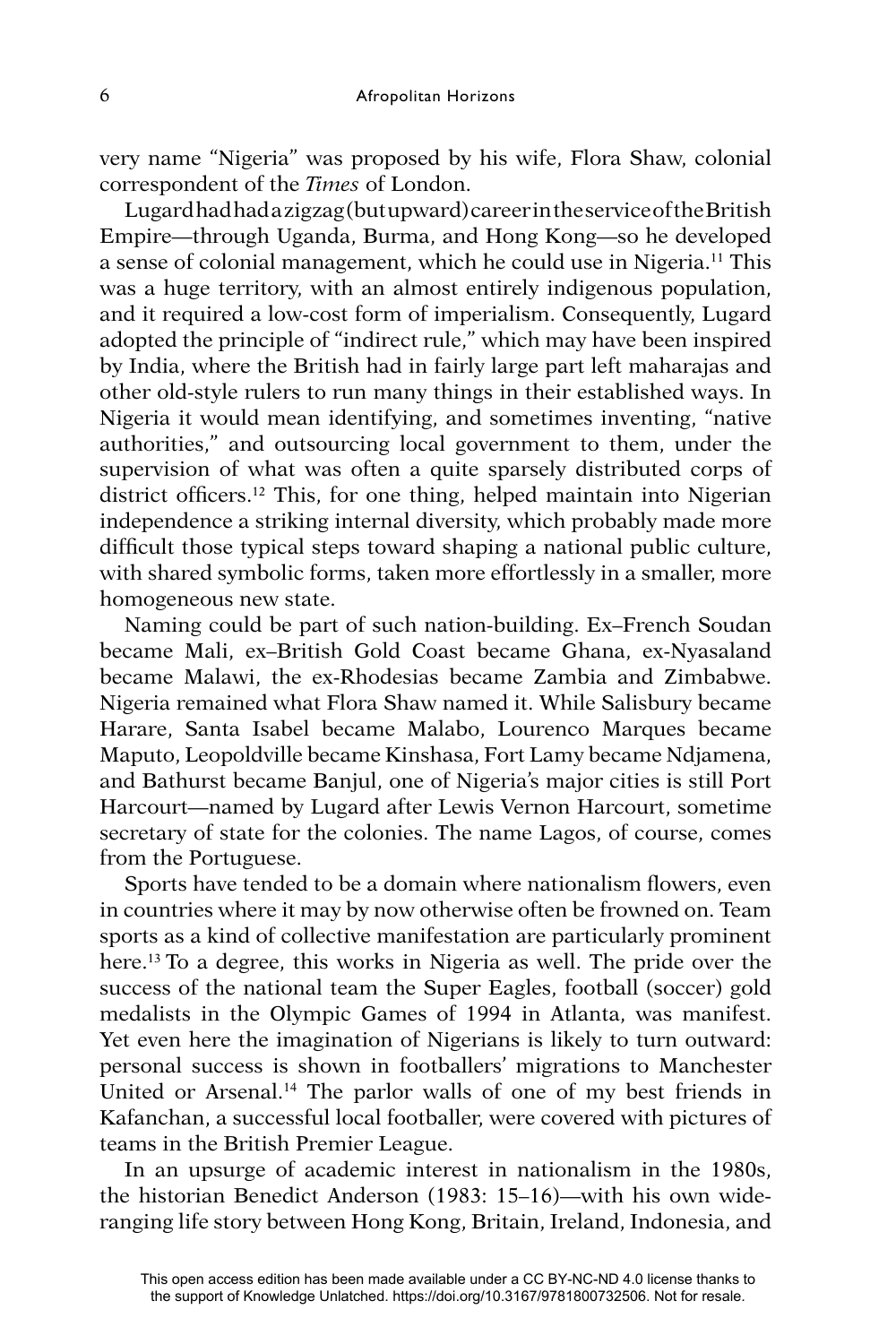### $\blacksquare$  Introduction  $\blacksquare$   $\blacksquare$   $\blacksquare$   $\blacksquare$   $\blacksquare$   $\blacksquare$   $\blacksquare$   $\blacksquare$   $\blacksquare$   $\blacksquare$   $\blacksquare$   $\blacksquare$   $\blacksquare$   $\blacksquare$   $\blacksquare$   $\blacksquare$   $\blacksquare$   $\blacksquare$   $\blacksquare$   $\blacksquare$   $\blacksquare$   $\blacksquare$   $\blacksquare$   $\blacksquare$   $\blacksquare$   $\blacksquare$   $\blacksquare$   $\blacksquare$   $\blacksquare$

upstate New York academia, but apparently without significant African landings—launched the notion of nations as "imagined communities." Nations, he proposed, are "imagined," as members would never know most compatriots personally. Yet they are "communities" because they are conceived as involving a deep, horizontal comradeship. They are "limited" because they have finite, if elastic, boundaries, with other nations lying beyond these. And it is also a part of the imagination that they are "sovereign."

We may sense that Nigeria, in its history, has not matched these criteria particularly well. Centrifugal sociocultural forces were built into the construction of Nigeria. Boundaries have been arbitrary and weak on the ground; the imagination has often carried citizens yet further away; that deep comradeship has hardly been a strong widespread sentiment; sovereignty may have been celebrated, but only after the entity in question was created as part of an alien empire. Perhaps the nearest thing to a nation in an Andersonian sense, within what is now Nigerian territory, was for a short period Biafra, homeland of the Igbo. Or even more briefly, in 1966, the North, in turmoil after a first Southern-led military coup, with its battle cry of "*Araba!"* (secession). Some of the fiction portraying this period in all its complexity is discussed in chapter 15.

Instead of remaining within national boundaries, then, the real homeland of the imagination has thus been stretched out along that transcontinental cultural continuum. And this is not the land only of compatriots taken to be more or less like oneself, but a habitat that also includes more or less problematic Others: expatriates as well as people to whom one is oneself some kind of alien. The preoccupation with the outside could seem a bit surprising: usually it is larger countries that can best afford to turn mostly inward, and Nigeria is a large country.

Pan-Africanism, of the early variety linked not least to Kwame Nkrumah, also had great difficulty turning itself into a credible continent-wide alternative, in lands that continued to be divided between, not least, a Francophonie and an Anglophone Commonwealth. Whatever has been said in public oratory, these entities seemed to be enduring facts on the ground, in politics as well as in literature and popular culture. In Nigeria, moreover, there was always some sense of embarrassment that Nkrumah's Ghana had made it into independence, out of the same empire, before its larger, more important neighbor a little distance away. In his late volume of autobiographical reminiscences, *The Education of a British-Protected Child*, Chinua Achebe (2009: 41) comments on the way this was dealt with, intellectually and politically: "True, Ghana had beaten us to it by three years, but then Ghana was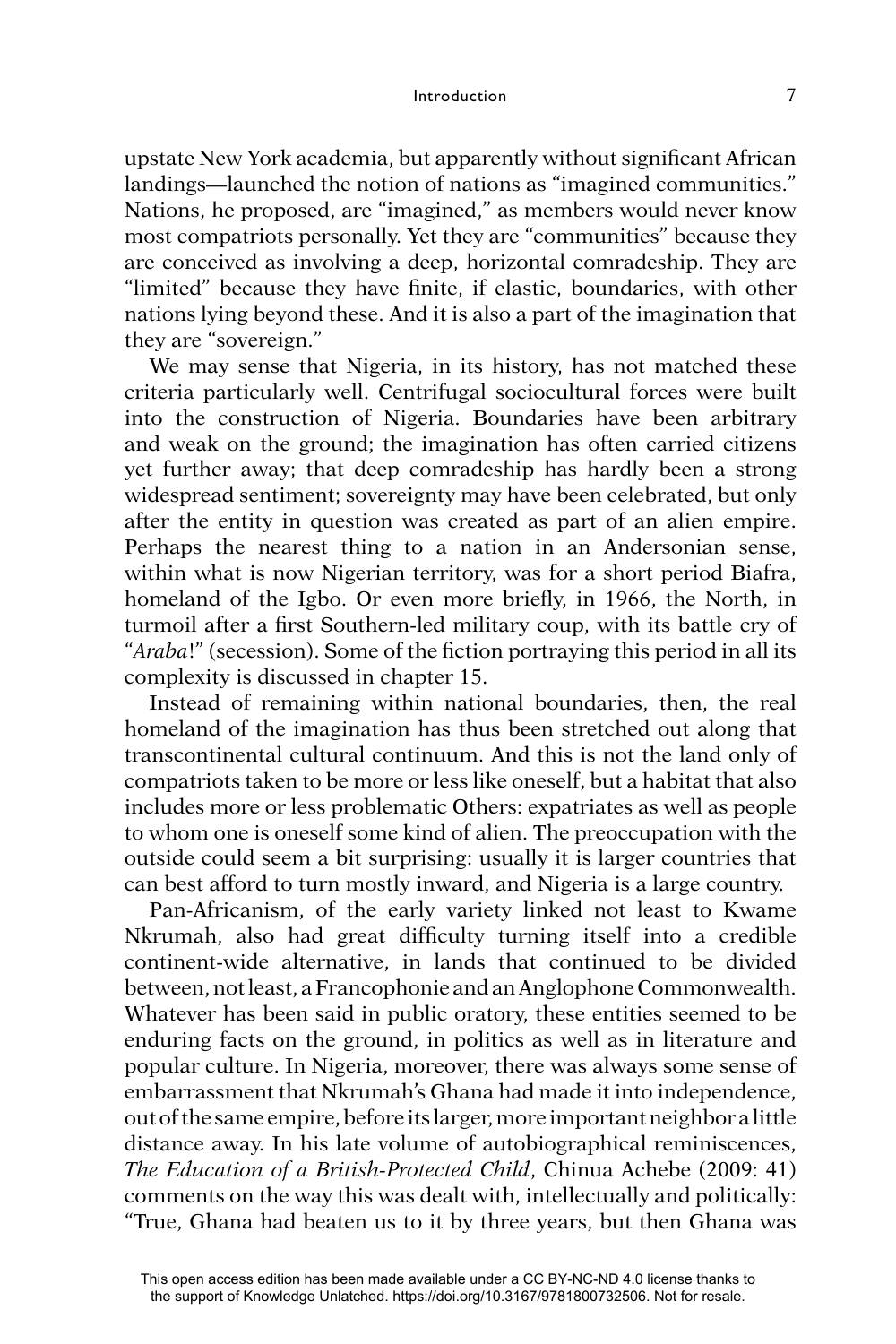a tiny affair, compared to the huge lumbering giant called Nigeria. We did not have to be vociferous like Ghana; just our presence was enough."

There is, of course, also the language factor. Nigerians speak hundreds of languages, most of them rather local. The national language is English, but as such, it is also British (and American, Canadian, Australian and so forth), as well as *the* dominant world language. It cannot serve as a distinctive national marker. Hausa, Igbo, and Yoruba are spoken and understood by a great many people. But if you know one of these, it is less likely that you know another so well. Consequently, such literature as exists in these languages becomes regional, rather than national.15 (The same is true with regard to print news media.) For books, written and published in a national language that is also a world language, however, that keeps raising the question who they are actually for.16

# **The Afropolitans**

Then in the twenty-first century come the Afropolitans. The term was evidently set in real motion through an essay named "Bye-Bye, Babar" by Taiye Selasi, herself born in London to a Ghanaian father and a Nigerian mother, and raised in Massachusetts, with university degrees from Yale and Oxford, launching her literary career with the novel *Ghana Must Go* (2013). The opening scene in the essay is from a London bar. The disc jockey spins a Fela Kuti remix. The whole scene, writes Selasi, "speaks of the cultural hybrid." The people present are beautiful brown-skinned people, multilingual, people from law firms, street fairs, chem labs, art shows. These are Selasi's Afropolitans, either born in Africa (anywhere on the continent, not necessarily Nigeria or West Africa) or the children of African transnational migrants. "They belong to no single geography but feel at home in many."17 Even before that, however, "Afropolitanism" had been the title of an essay by the historian Achille Mbembe—born in Cameroun, with an academic career taking him through Europe and the United States to South Africa. Mbembe's (2007) essay was locally published by a Johannesburg art gallery, and not so easily accessible. Yet he rooted his new concept more deeply in the extended past of the continent, pointing to both its internal openness and flux and its openness to the world.<sup>18</sup>

Selasi's twentieth-century Afropolitans are people with personal success stories, in large part away from Africa, but Africa means something to them, and it is not just poverty, wars, or disasters. They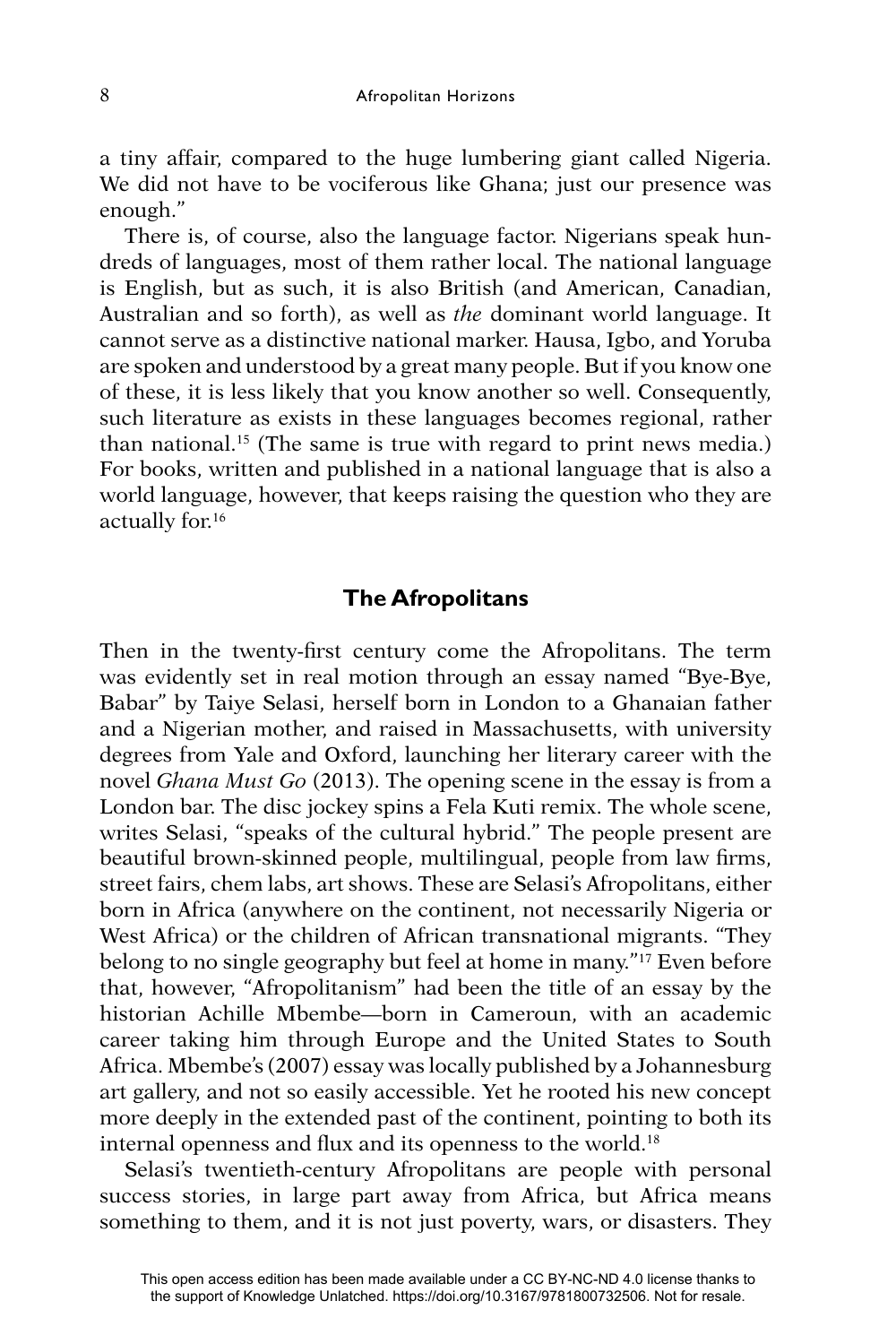#### Introduction 9

are engaged in creating other Africas, and other connections between Africa and the world. For one thing, they are prominent in writing: apart from Selasi herself, Chimamanda Ngozi Adichie and Teju Cole (to mention two with Nigerian roots) are clearly among them. Adichie's bestseller *Americanah* (2013) is a study in Afropolitanism. We get to it in chapter 17.

Yet about the notion of Afropolitanism there has already been some controversy. I am not surprised—the notion of "palaver" has deep historical roots in West Africa. How long the term will be a part of the current vocabulary perhaps remains to be seen. In Taiye Selasi's original version, there may have been an elitist streak. Partly for that reason, it has been suggested that it should be used in the plural, as "Afropolitanisms," to signal that there are many kinds; that, of course, has also been argued for "cosmopolitanisms," in another, related, debate.19

Anyhow, I would suggest that the term is now in the domain of intellectual commons, and I will take a certain liberty with it here. Rather than engaging with ongoing debates over Afropolitanism in its current forms, mostly among literary scholars, I will use it as a term with extended time depth, more in line with Achille Mbembe's original discussion: to sum up, with a convenient single word, involvements of West Africa with the outside world, past and present. These are involvements going back to the horrors of the seventeenth century transatlantic slave trade, and then passing through many phases into the twenty-first century. Looking eastward, there has been the wish of Muslims to make the pilgrimage to Mecca. In a way, this part of Africa was Afropolitan before it became Nigeria.

Again, for Selasi and many commentators, the Afropolitans may be people of today's world. They are in it at a time when the New Yam Festival is celebrated not only in Igboland, where Chinua Achebe described it in *Things Fall Apart*, but in Birmingham, England, as well as in New York and New Orleans. Yet this generation seems to me to be conceptually the descendants (children or grandchildren) of the been-tos: more sophisticated than these forerunners, a jet set not so inclined to be permanently returnees, but moving back and forth between continents.20 Nevertheless, they continue to be a part of the long-term engagement with the world, along that historical continuum of creolization and hybridity.

With that longitudinal view, I think one can also discern a certain shift in centers of gravity. With the early been-tos there is a quite strong sense of the rather durable soft power of colonialism. Selasi still places her bar scene in London, and Bernardine Evaristo, winner of the 2019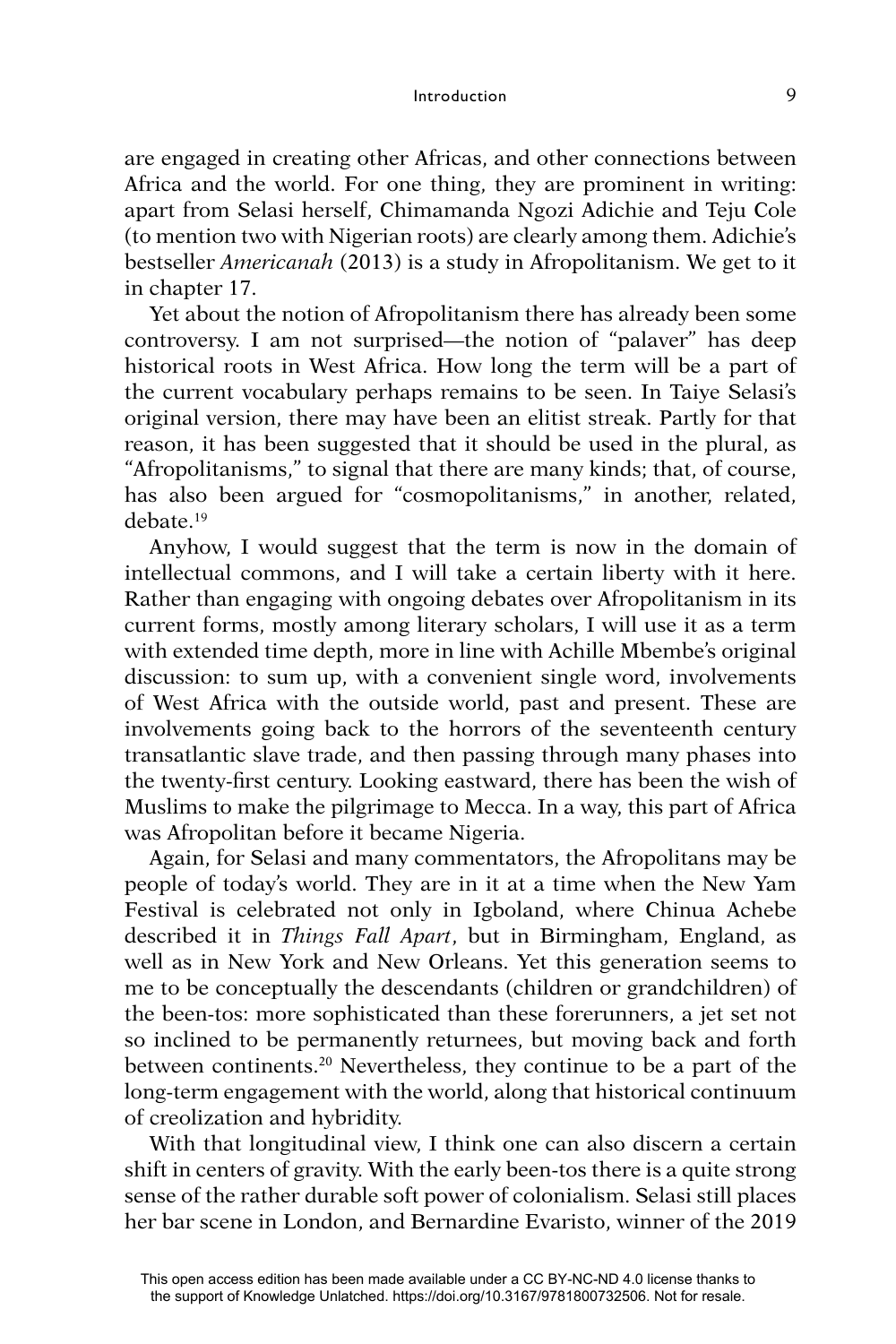Booker Prize with her lively but mostly London-based *Girl, Woman,*  Other, is identified as "Anglo-Nigerian." Over time, nevertheless, I think there has been a drift on the -politan end of the continuum, from Britain to the United States. Already in 1947, speaking at New York City Hall, one of the pioneers in this change could reminisce about early practices: "Twenty years ago, whenever I visited New York City on a short trip from my university, and found it uneconomic to seek for a house to pass the night, I learned from experience how to pass a comfortable night in the subways, so generously placed at the disposal of guests and residents of the city, for the nominal charge of a nickel!" This was Nnamdi Azikiwe, later to become Nigeria's first president.21

The engagements of Nigerians with America (and to a degree Americans with Nigeria) are discussed particularly in chapters 16, 17, and 19. But there is certainly some variety in transcontinental linkages. In times of coups and military regimes, the Royal Military Academy at Sandhurst, southwest of London, was also an important place in this Afropolitan landscape because of the training it had given Nigerian officers. Moreover, those soccer stars could probably be Afropolitans, too. Not to speak of the members of the Nigerian women's bobsled team in the 2018 Winter Olympics in Pyeongchang, South Korea they were from Houston and Dallas, Texas, and St. Paul, Minnesota.<sup>22</sup>

Then, with regard to the latest generation of Nigerians and other West Africans moving around across borders, one should keep in mind the fact that theirs are not all stories of successful careers, between New York and London on one side and Lagos and Accra on the other. They are also among the struggling traders between the markets of Guangzhou in China and Onitsha on the River Niger.<sup>23</sup> They are among the young Southern Nigerian women recruited by criminal networks to work the streets of Europe.<sup>24</sup> And they are among the boat refugees trying to make it from Africa to Europe on unsafe vessels across the Mediterranean.25

Even beyond that, however, I will let my notion of "Afropolitan horizons" extend as far as to moments when no physical border-crossing is actually involved, but when the imagination somehow takes in aliens, and the outside world—in later chapters, when the peers of an aging Hausa woman at the mid-twentieth century warn her that the foreigners may fly her away out of Kano Airport; or when, in the midst of a civil war, the sympathies of distant countries are made to matter, and a white priest turns out to be a foreign mercenary.

Clearly Nigerian writing has not been evenly distributed over the country, in terms of the background of writers, or in terms of topics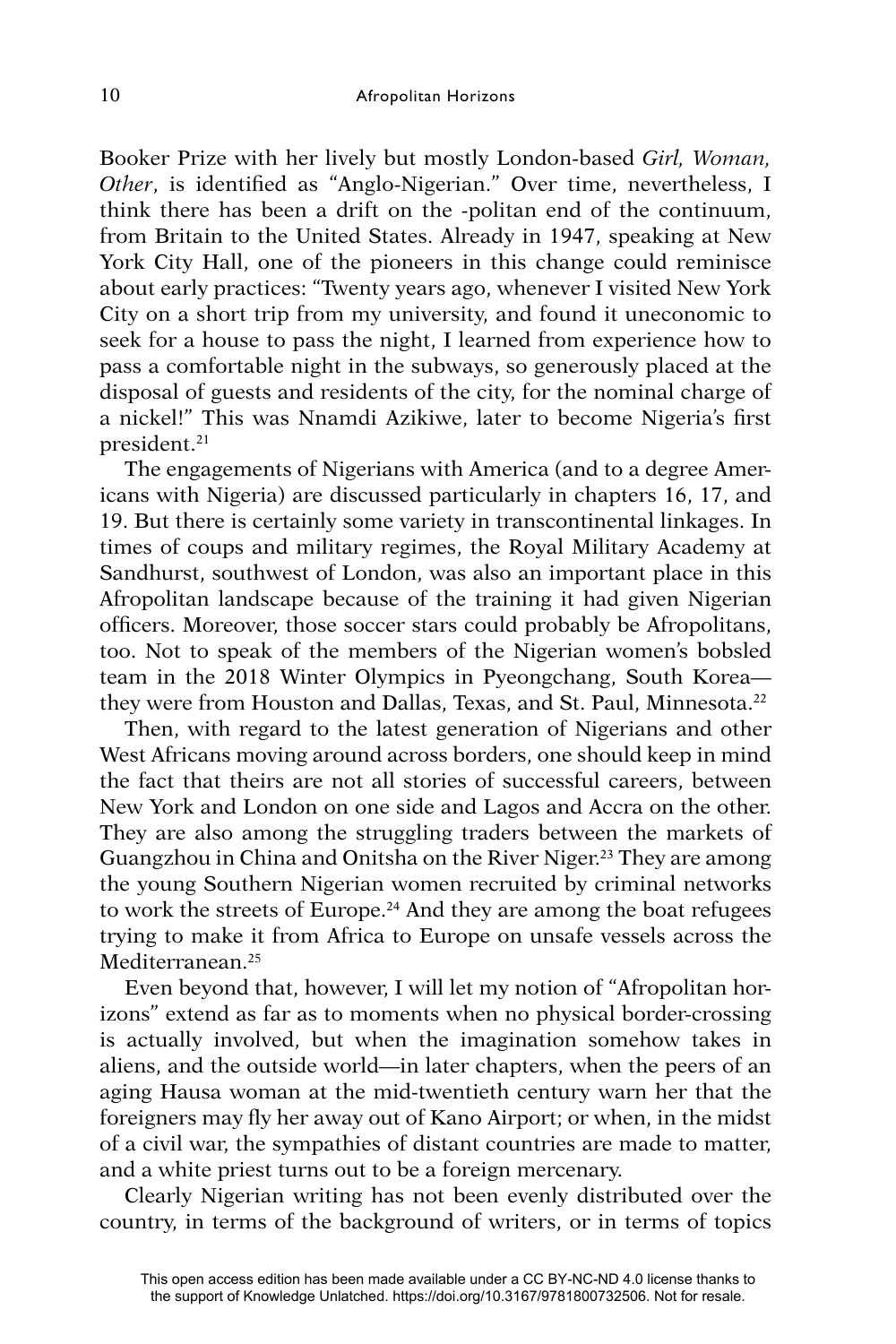and scenes. There has been a continuous preoccupation with Lagos as a difficult, yet oddly attractive place—in no small part due to its openness to the world, one of the home towns of Afropolitans. In this book, the Lagos focus is represented particularly in chapters 5 and 9. But in chapter 6 I also try to map some other significant Southern Nigerian sites of literary history, and chapters 12 and 13 offer at least glimpses of Northern Nigeria. Then chapter 18 follows two Afropolitan travelers on their return journeys through the entire country. Continuously, it is an important point that even as you go inland, outside connections keep appearing, keep being handled.

Before that, chapters 16 and 17 are about Nigerians' encounters with the United States. And then in chapter 19 the gaze is reversed, as Black Americans engage with a West African heritage, retrieved or reinvented.

# **Literary Anthropology: Studying Sideways**

Reviewing the social anthropology of West Africa in 1985, Keith Hart (who had himself done early urban ethnography in Nima, a ramshackle suburb of Accra) noted some of the weaknesses of description in academic writing, and went on to point out that

in the 1960s a dazzling creative literature arose which ought to be seen as part of the region's anthropology . . . . No social anthropologist set out to emulate Turgenev; but the West African novel brought a whole new perspective to our understanding of what makes the region's peoples unique. Perhaps in time something of that distinctive voice will rub off on our ethnographic literature. (Hart 1985: 254–255)<sup>26</sup>

It so happened that just after Hart wrote, anthropologists (not only West Africanists) indeed started to pay more attention to how they wrote. In a very multifaceted development over the time since then, something now referred to as "literary anthropology" has become a lively part of the discipline.<sup>27</sup> It takes varied forms: turning ethnography into something less like conventional academic styles, more like creative nonfiction; autoethnography, placing the anthropologist's own life story in a wider context; reflexive field work accounts, portraying the personal experience of immersion in a field; and other kinds—but also the anthropological study of literature itself, as finished texts as well as a kind of life and work, set in its social context.<sup>28</sup> Frequently this involves drawing on field research in inspecting and commenting on literary work.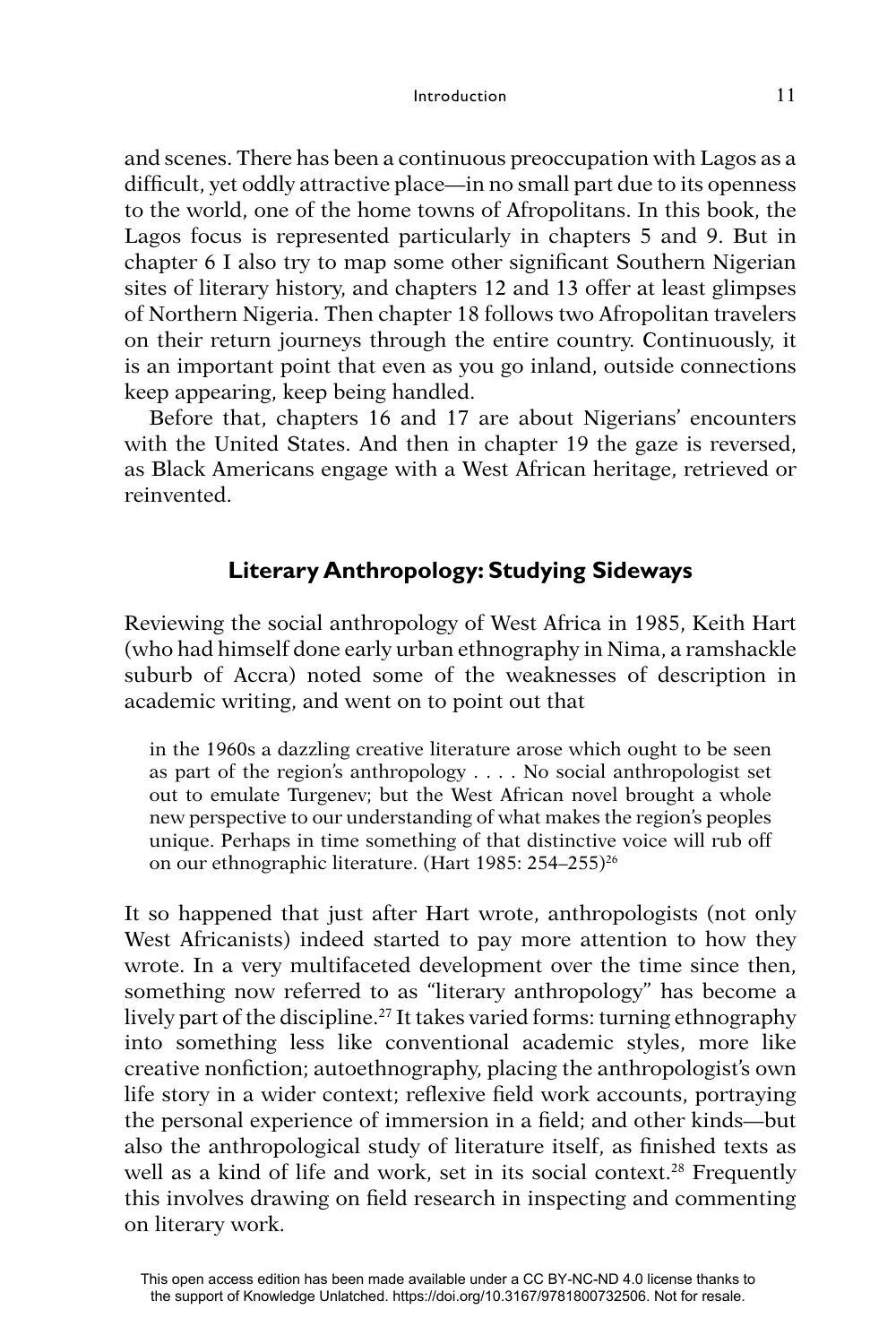This is what I attempt to do in the chapters that follow. It is a memoir of one reader's encounters with writings, and occasionally and briefly with writers as well—not very respectful of the boundaries of established genres and disciplines. I am a fan of Nigerian writing, but a stranger to the conventions of literary scholarship. I am in a continuous back-and-forth movement between texts and what I know in other ways, from personal experience and from field study. What follows is not a study of Kafanchan, but a set of essays where this town appears here and there as a point of departure for further commentary. It also means that I approach texts as an anthropologist—not as a literary theorist or reviewer, who may be looking for other things and making other kinds of judgment. For one thing, people can appear in fiction as members of their classes or ethnic groups, but beyond that as multifaceted personalities. Not everybody in real life will have as dramatic and complicated experiences as Cyprian Ekwensi's Jagua Nana or Okey Ndibe's Ikechukwu, yet the scenes through which they pass draw on recognizably Nigerian localities and passages.

I would expect most of my readers to be outside Nigeria, without much prior local knowledge: socially, culturally, politically, historically, geographically. But I would certainly be happy to have some Nigerian readers as well. The Nigerian literary and scholarly scene is welldeveloped and internally lively, and it is natural that most cultural commentators will do their observing and reflecting where they are at home.29 Yet from the stance of transnational openness, which is a theme of the book, I hope there is also room for some interested outsiders like me.

My focus is on Nigerian writers over approximately a seventy-year period, from the late colonial 1950s to the present. Mostly they are fiction writers—although as public intellectuals, some of these have also discussed Nigerian society in nonfiction texts. Chinua Achebe and Wole Soyinka are obvious examples. A handful of these writers, including the two just mentioned, have come to be included in an emergent Nigerian literary canon, in terms of literary quality and public attention, and have drawn a very large part of the academic and critical commentary on Nigerian literature. My objective is not so much to contribute to that sort of study, with a focus on those same authors and their main works, although they do show up in what follows as well. I drop in here and there in the entire landscape of writing, rather, to assemble a view of Nigerian life and the Nigerian imagination.

It is another aspect of my kind of literary anthropology that it moves, at times, between fiction and other kinds of writing. Moreover, it draws on a border-crossing combination of insider and outsider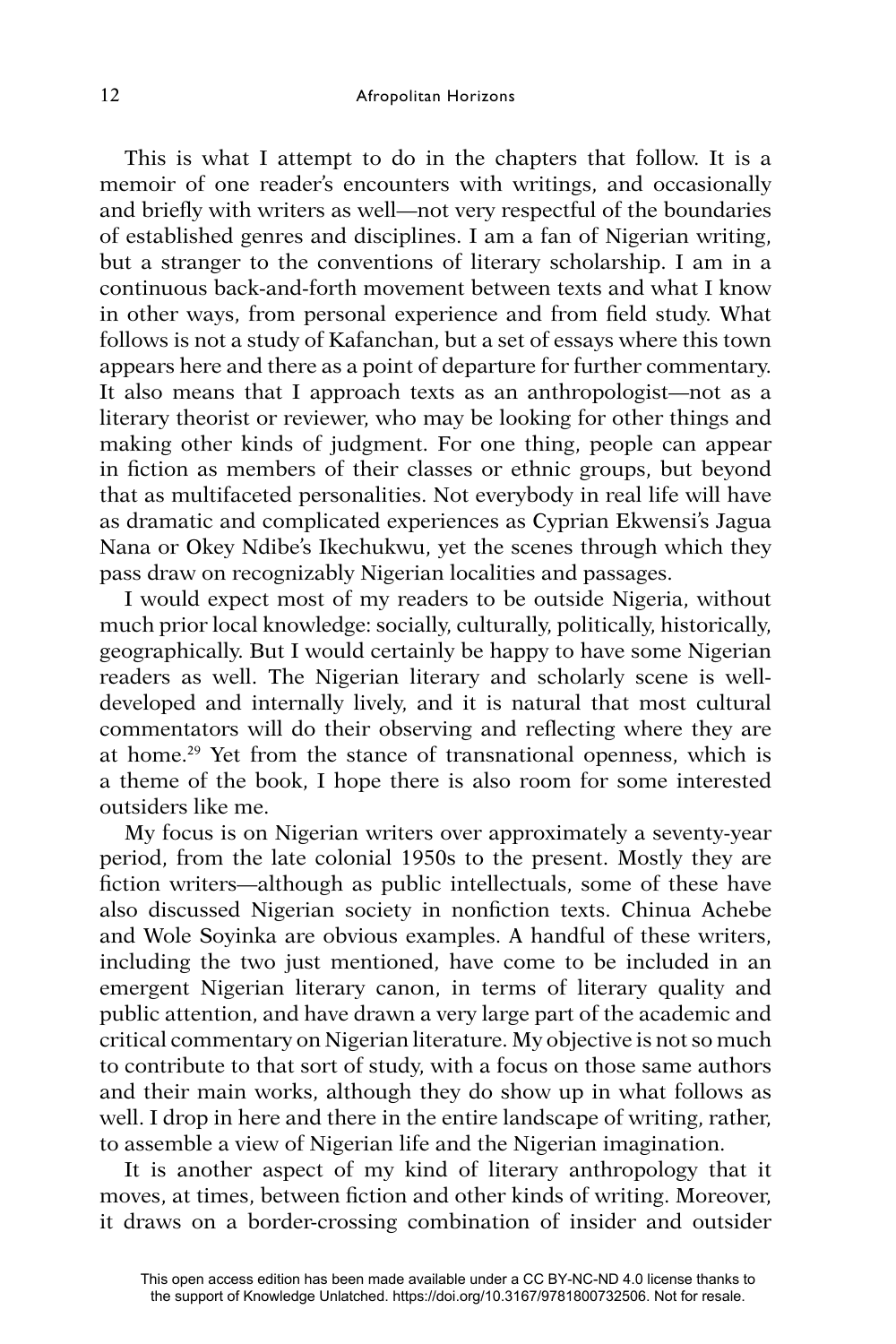### **Introduction** 13

writings: in this case, Nigerian fiction (and some other Nigerian social commentary) on the one hand, and certain writings by expatriate colonial officials, journalists, and fiction writers with their long-term bases elsewhere, as well as anthropologists, on the other; see not least chapters 2, 3, 4, 8, and 12. I see them as throwing light on each other, even as literary scholars mostly do not engage with the latter types of writings. Taken together, this becomes a network of perspectives toward Nigerian life as it has shifted over time: approximately from Charles Dickens's imagined Borrioboola-Gha (in chapter 4) to Chimamanda Ngozi Adichie, Teju Cole, and beyond.

This approach also relates to a certain debate largely elsewhere in anthropology's past. In a classic essay of academic rethinking, Laura Nader (1972) argued that anthropologists had mostly engaged in studying people less powerful and prosperous than themselves—that is, studying down—and now the time had come to study up. (Colonial anthropology, obviously, had tended to be studying down, inspecting "the natives.") Nader's proposal drew much sympathy. Yet perhaps in the long run, the actual outcome has not been so impressive. For one thing, anthropologists like to study groups they can sympathize with, and they are often not so sure they will do that when studying up. For another, there is a question of access. Powerful people can more easily close their doors: "Dogs and Ethnographers Not Allowed."

As for myself, I have been inclined to study sideways: taking an interest in other groups of people involved in knowledge production in large part transnationally, although perhaps with different interests, under other constraints. Frequently these are people whom anthropologists are for one reason or other irritated with, in whose work they are inclined to find faults. Perhaps they are often right in this, but it may also be useful to approach such groups as field-working anthropologists usually expect to do, with a fair amount of respect and willingness to learn. In a way, looking back, I would see that as a part of my general stance toward anthropology. No discipline is an island, or it shouldn't be.

Along such lines, I have studied sideways among news media foreign correspondents (more about this in chapter 8), and I have scrutinized the texts of writers producing global future scenarios, and the reception of these texts.30 I see my interest in writings from and about Nigeria, by novelists and other non-anthropologists, in the same light.

Again, literary anthropology tends to involve a certain blurring of conventional genre boundaries. Such blurring, too, may keep showing up in unexpected ways. A decade before Keith Hart's comments on West African anthropology, in 1974, the journal *Africa* offered an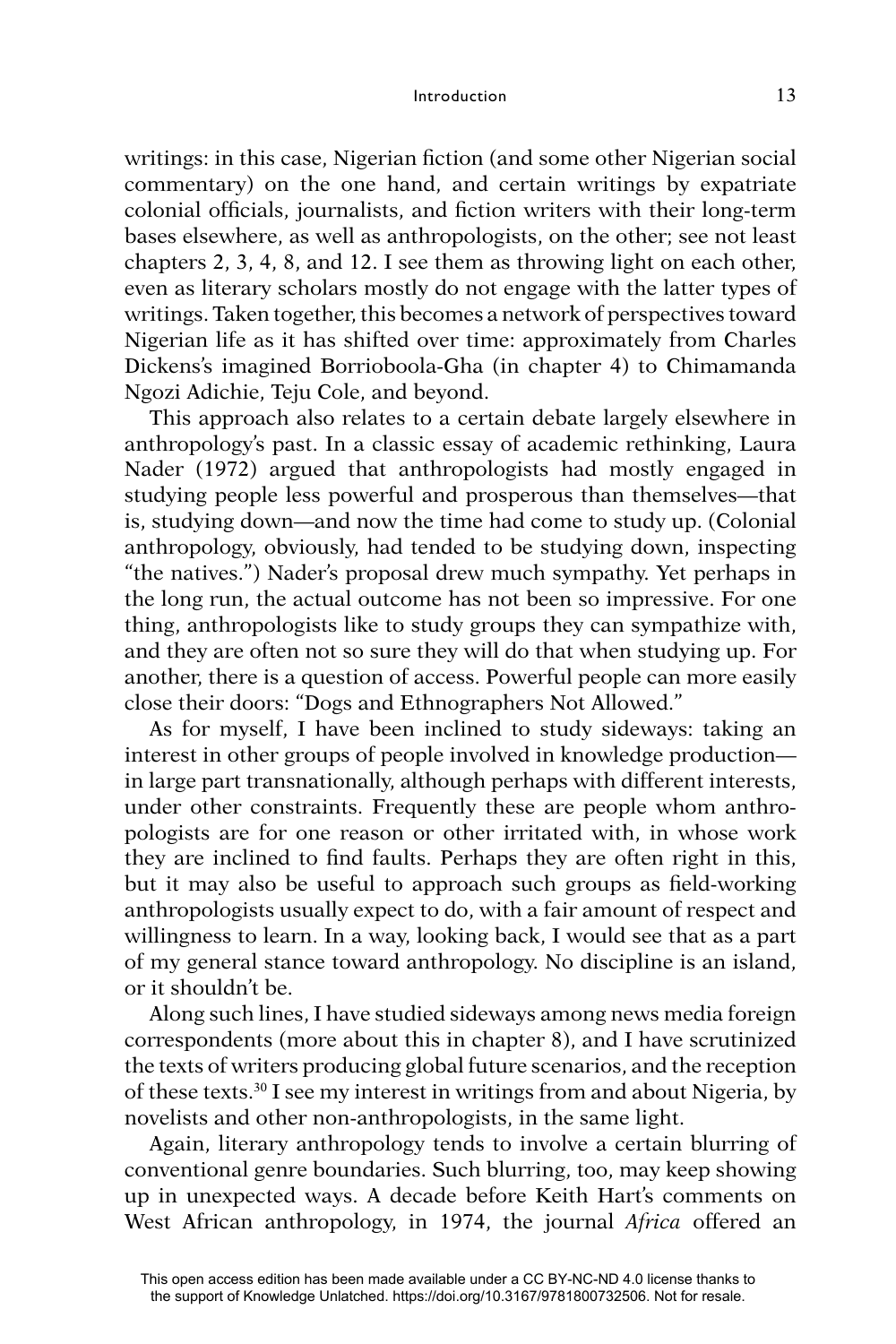article on "Social Anthropology in Nigeria during the Colonial Period," a retrospective account by G. I. Jones, former district officer turned anthropologist. (This journal was the organ of the International Africa Institute, an organization launched by Frederick Lugard after he returned from Nigeria to Britain.) Jones's article can still offer irritations, amusements, and insights, but this paragraph is relevant to the perspective of the present book:

To the average Ibo villager, an anthropologist is someone who knows more about Ibo traditional culture than he does himself. Any monograph written by an anthropologist on a particular tribe and accessible to its literate members becomes the tribal Bible, the charter of its traditional history and culture . . . . Today it is the novelists and playwrights who describe the culture and institutions and the historians who try to record the oral tradition, and it is in this field that anthropology has most to answer for, since the oral tradition of many of these Southern Nigerian communities has completely absorbed, and been corrupted by, the myths of the anthropologists. (Jones 1974: 287)

Jones and Hart were both anthropologists with Cambridge connections, to a university department with a high profile in West African studies. But if there is only that decade between their respective comments, there is more like an academic generation between them—and they seem to point in opposite directions. Hart suggests that anthropologists should be inspired by those novelists, while Jones portrays the Nigerian novelists and playwrights as dependent on the early expatriate anthropologists.31

One may suspect that Jones exaggerates a bit, yet his view could stimulate our curiosity about just how those more or less Afropolitan writers, from Ben Okri to Chigozie Obioma and beyond, come by their understandings of indigenous Nigerian thought worlds, and how much of such understandings in their writings is importantly shaped by their own creativity. Did they learn about such matters at the dinner table, from their usually well-educated parents? Or in the visits to home villages, during the long holidays? Or did they indeed read about them?

Our curiosity here may be intensified by the fact that a number of recent writers of Nigerian background have moved on from the social realism of the early postcolonial generation of novelists to something more like a magical realism, where transnational migrants of flesh and blood mingle with somewhat amorphous spirits.<sup>32</sup>

There is an interesting instance here in Chigozie Ogioma's novel *An Orchestra of Minorities* (2019), very well received by critics, with the central figure migrating from his small hometown setting in Nigerian Igboland to Cyprus, and then back—remarkably with that central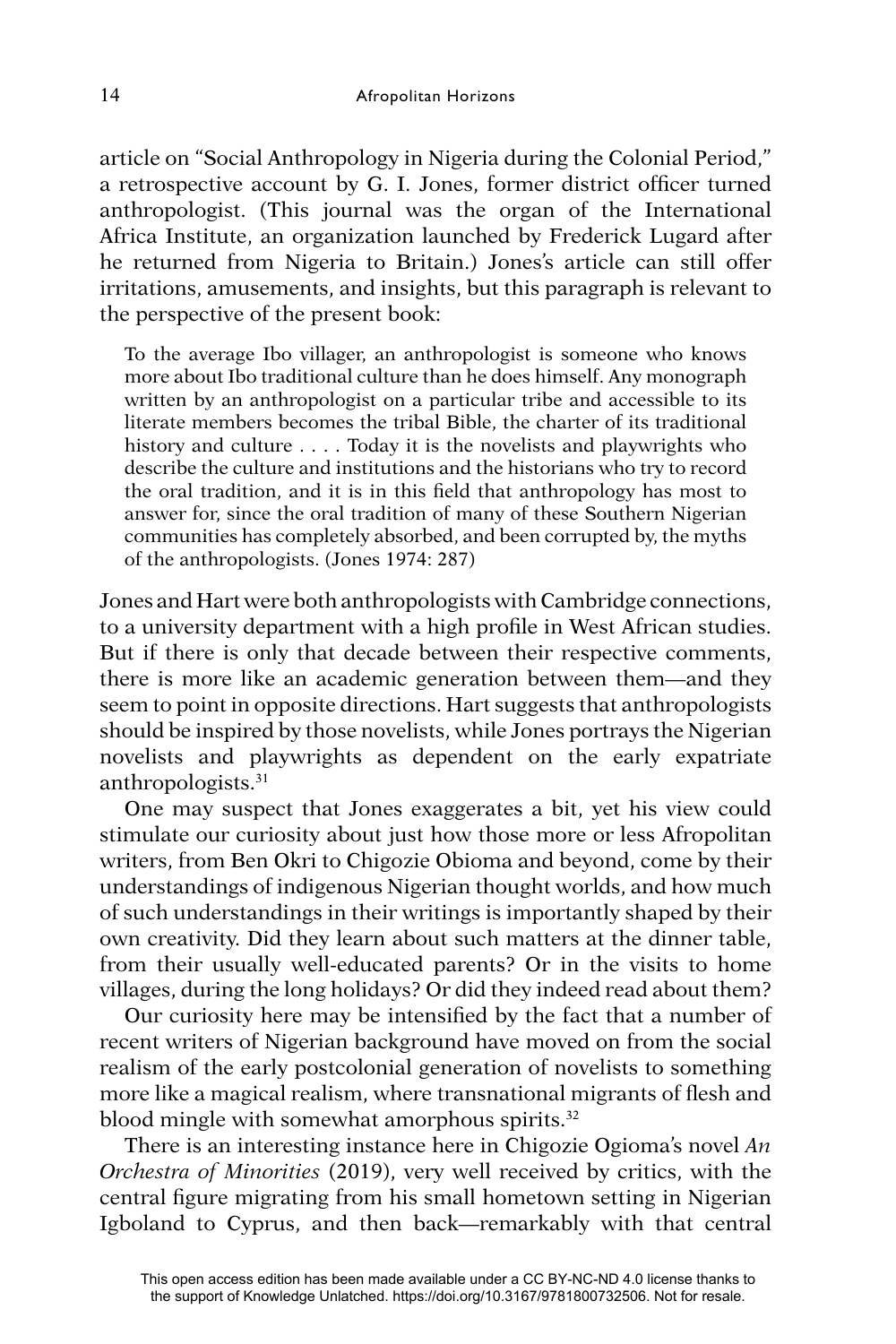figure's guardian spirit as narrator. Chigozie Ogioma himself is an Afropolitan of today's version, currently teaching creative writing at the University of Nebraska–Lincoln. He grew up in Nigeria, although not actually in the homelands of his ethnic group. We come back to him briefly in chapter 18. In an "author's note" on sources at the end of his novel, Obioma (2019: 445–446) acknowledges the early influence of his mother in discussing the Igbo spiritual world, and notes that he also drew on his father's and his own local field research in Igboland, and on several Nigerian written sources, including writings by Chinua Achebe.<sup>33</sup> But then, he points out, he was able to also use an early anthropological report on the Igbo, published in 1913–14 by the British anthropologist Northcote W. Thomas. We can learn from one historian of anthropology that the British colonial administration at the time regarded that same Thomas as a difficult and eccentric figure (Mills) 2008: 51). As people inserting themselves in social space between the locals and the expatriate representatives of the empire, some number of field-working anthropologists those days experienced something like that.

This may be the point to say something about the state of anthropology at that later time, when G. I. Jones wrote about its influence on Nigerian literature. It was in a period when the relationship between anthropology and Nigeria, and much of Africa, was not so great. Historically, anthropology as a scholarly discipline had developed most strongly in countries with overseas empires—Great Britain, France, the Netherlands, Belgium—and in a period of postcolonialism, it could seem tainted by such imperial connections.<sup>34</sup> The new African universities tended to establish departments of sociology, regarded as a more modern discipline, and anthropologists adapted at this stage by discreetly finding their homes in these. Meanwhile, in Britain and elsewhere, the imperial past became for some time a preoccupation of postcolonial anthropology, perhaps with overtones of an ivory tower intergenerational conflict.<sup>35</sup> At the same time, it may be worth noting, as some Nigerian students found that anthropology could be a discipline to their liking, they crossed the Atlantic to be trained in the United States. (We come to one example in chapter 3.)

### **Reading Nigeria: The Bookstores**

During my research periods in Kafanchan, I would usually stay at the Rosy Guest Inn. It was a small, one-story building under a zinc roof, with a courtyard in the middle and rooms around it—very ordinary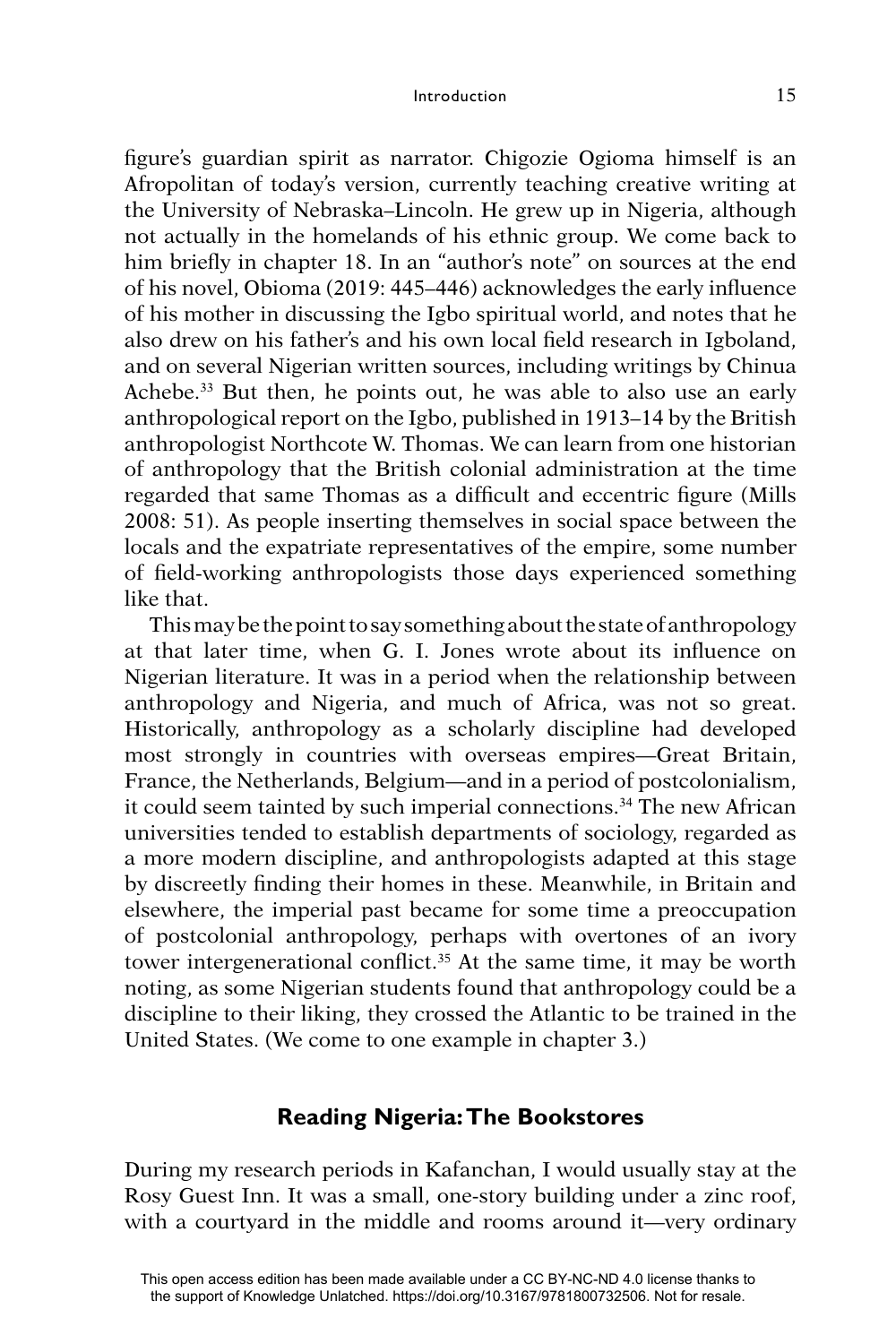small-town Nigerian architecture. As it turned out, the Nigerian Army, never fully demobilizing after the Biafra War, had placed something like a battalion in Kafanchan, and consequently its officers took over much of the available, more desirable accommodation. So Rosy Guest Inn became the solution to my housing problem.

It also became one of my entry points to town life. While I remained for an extended period, most of the guests came for overnight stays or short periods: ginger traders, witchcraft and sorcery experts, soldiers who just wanted to escape from boredom for a day or night of feasting. My small typewriter was the only one in the house (this was before the era of laptop computers), so I would occasionally help by typing out a new copy of the dining room menu.

I also got to know the proprietor. The owner of Rosy Guest Inn was a hard-working entrepreneur from the south of the country. He was only part-time in Kafanchan, as he also ran another Rosy Guest Inn in Kaduna, some two hundred kilometers away, where he had his family. So he would be moving between these establishments regularly on a rickety old motorcycle. Later on, he established yet another Rosy Guest Inn in Zaria. (It was staying there once, briefly, that I learned from my transistor radio of Ronald Reagan's election to the U.S. presidency.)

But that was not all. In Kafanchan as well as Kaduna, he ran book and stationery stores, under the name of Nakowa Bookshop. I would go to Nakowa daily, at least for my copy of the *New Nigerian*, the leading newspaper of Northern Nigeria. I could get the major national newspaper, the *Daily Times*, there as well, and the weekly *Lagos Weekend*  (purveyor of capital city gossip and scandal), and other weekly and monthly magazines more haphazardly. The assortment of books was actually limited. I learned from my friend the owner that most of his book business involved contracts for textbooks with local schools. There was also some competition with another small bookshop, a holein-the-wall establishment run by a man who had learned something about the trade working in a mission bookstore in a larger town.

Part of my encounter with Nigerian writing thus came from these stores in Kafanchan: some books from the few Nigerian publishers, some imports—mostly of Heinemann's African Writers Series, which had a pioneer role in offering outlets for writers from many parts of the continent, or from the less acclaimed Fontana Books, publishing the mostly rather short novels of a certain set of other authors.<sup>36</sup>

Kafanchan, then, also provided an important context for my engagement with Nigerian writing. Browsing in bookstores is really part of field work in literary anthropology. Some bookstores here and there in the world become famous and get books written about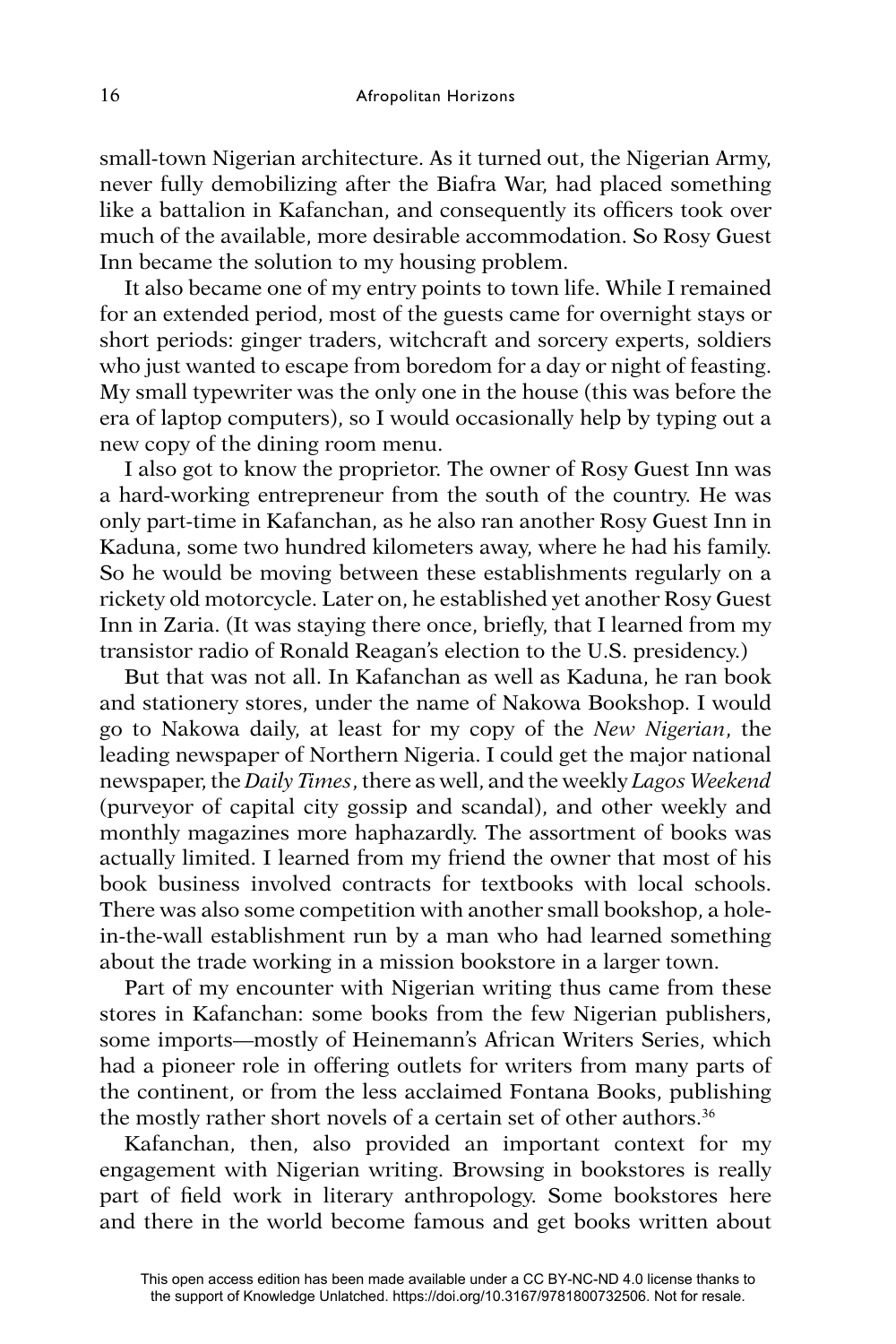### **Introduction** is a set of  $\overline{17}$

them. For me, Nakowa deserves at least these few lines. Early visits to Lagos would then take me to the CMS Bookshop, in Broad Street. The acronym stands for Church Missionary Society—but though it was an Anglican mission enterprise, it had a rather wide assortment.

Visiting Nigerian bookstores, it is true, hopeful readers might not always have found much chance of browsing. Okey Ndibe (2016: 118), whose writing career would later take him to the United States, and the pleasure of finding bookstores there equipped with couches and coffee counters, would reminisce that, in the late 1980s in Nigeria, "few, if any, bookstores would allow a wandering customer to thumb through the pages for more than a few seconds. Books belonged on shelves."

Keeping somewhat in touch with West African culture and literature, however, has not always required traveling to West Africa. For a very long time, I subscribed to the weekly *West Africa*, somewhat officious, now defunct, but then published in London from an address near Fleet Street.<sup>37</sup> In the 1960s and 1970s, going to London regularly, I would find much available in the better bookstores: Foyles certainly (a multistory establishment, which in its apparent unconcern with turnover could exhibit the same books, and very likely the same copies of sometimes obscure titles, on its shelves year after year), but further down on Charing Cross Road, Collet's was the bookstore of leftist politics, which also meant that it was strong on the Third World and its remaining independence movements.38 In Great Russell Street, opposite the British Museum, there was Kegan Paul, Trench & Trubner, fairly old-fashioned "Oriental and African" booksellers. Dillon's in Bloomsbury was in an academic neighborhood and carried scholarly literature as well as a wide range of fiction. At one point or other there would also appear some small bookshop, more specialized, probably in an outer borough, and catering above all to a reading public among the Black British. Writing aside, one could go Stern's Radio at the upper end of Tottenham Court Road for records of West African music: highlife or whatever.

Elsewhere, there were other establishments to which I would return when opportunities arose. In New York's Greenwich Village, the University Place Bookshop was strong on African studies; in Paris there was the Presence Africaine store in Rue des Écoles (focusing on the Francophonie, connecting more to Dakar than to Lagos).

As Nigerian writers have entered world literature, now one need no longer look for their works only in specialized establishments. Go into a good bookstore almost anywhere, look for the alphabetized shelf for international fiction, and almost immediately you may see "Achebe, Chinua," and then "Adichie, Chimamanda Ngozi."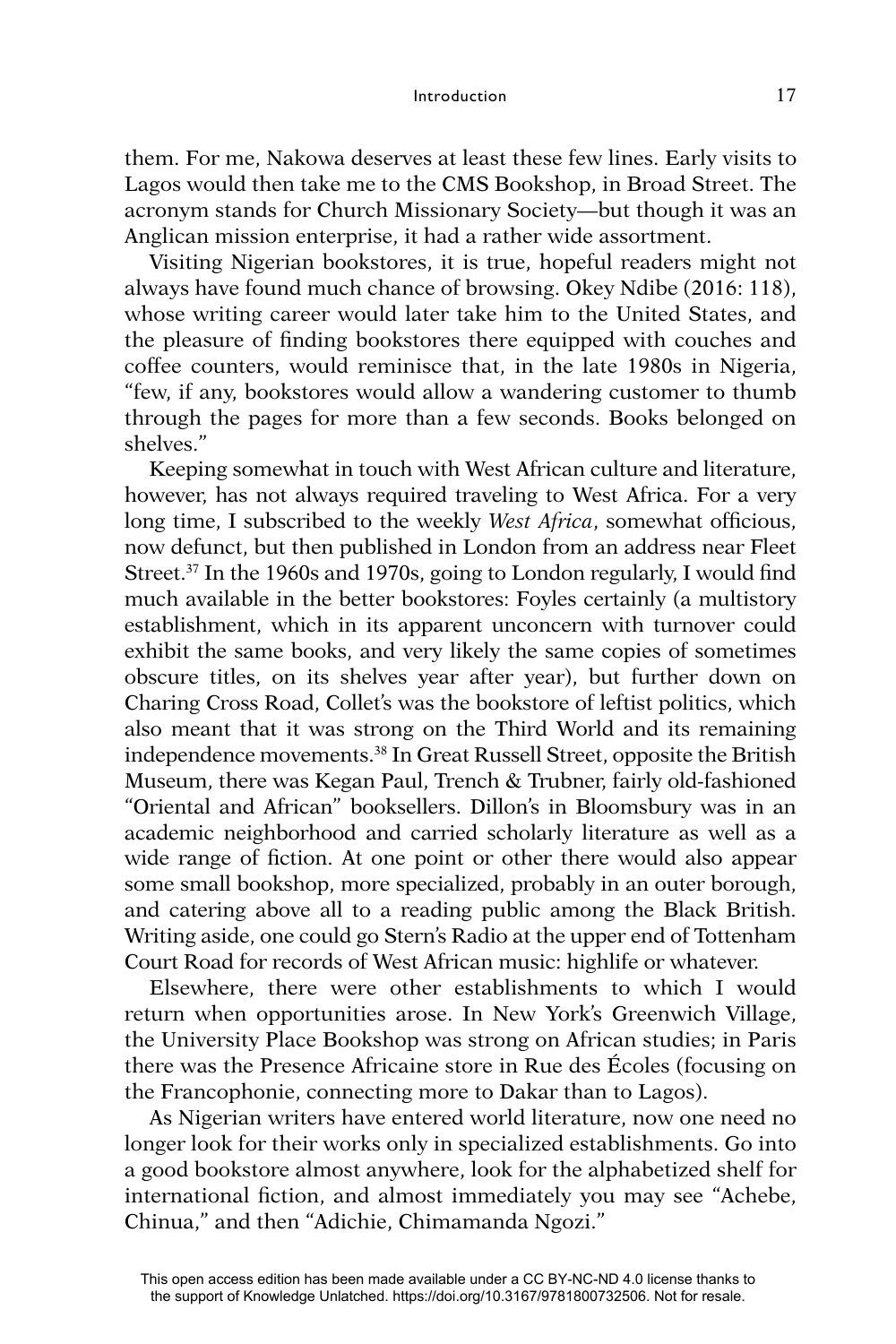Of course, the assortment of bookstores has changed over time. Some have closed; others have shifted form almost beyond recognition. Furthermore, there have been signs of change in the more or less transnational publishing industry. For a long time, it was an unhappy circumstance that the books of writers who found publishers abroad (again, being in English) and drew the interest of the outside world could be out of reach for most Nigerian readers. They were too expensive, or simply not locally available. The writers who published at home, on the other hand, were invisible elsewhere.

Now all that seems to be changing. By 2017, a Weekend Arts section of the *New York Times* could carry a headline proclaiming "Nigeria's Literary New Wave." The article identifies a new set of writers-Abubakar Adam Ibrahim, Ladipo Manyika, Leye Adenle, Ayobami Adebayo, and Elnathan John, all evidently more or less Afropolitan. The publishing scene is also changing. Faber and Faber in London has been there all along, presenting Nigerian writers from Amos Tutuola to Teju Cole. But the *New York Times* article points to the important role of Cassava Republic Press, remarkably based in Abuja, in trying to fill the gap between local and international publishing (Alter 2017). At much the same time, on the other hand, an American academic press could offer a monograph by Adélekè Adéèkó (2017), professor of African Studies and English at Ohio State University, which concludes that the current style of Nigerian book launch events, often involving more or less ghostwritten autobiographies by eminent individuals and published sometimes as vanity press ventures, has come to draw significantly on an established but protean tradition of rites of passage: speech-making, donations, praise singers, and more. So all that may now be another part of that same open but ever-changing Afropolitan, creolizing continuum of cultural diffusion and creativity that, again with some back-and-forth movement, stretches between New York, London, Lagos, and Kafanchan.

### **Notes**

 1. It is true that some of the major contributions so far have been by other expatriates, such as Griswold (2000), Newell (2006) and Lindfors (e.g., 2010). I am well aware that I say little or nothing about some important, in certain cases very productive, writers: S. A. Aluko, Gabriel Okara, Ben Okri, Chris Abani, Festus Iyayi . . . . In particular, I know that there is not much in these pages about some women writers, such as Flora Nwapa, Buchi Emecheta, or, more recently, Ayobami Adebayo or Bernardine Evaristo. Other commentators will be better equipped than I am to deal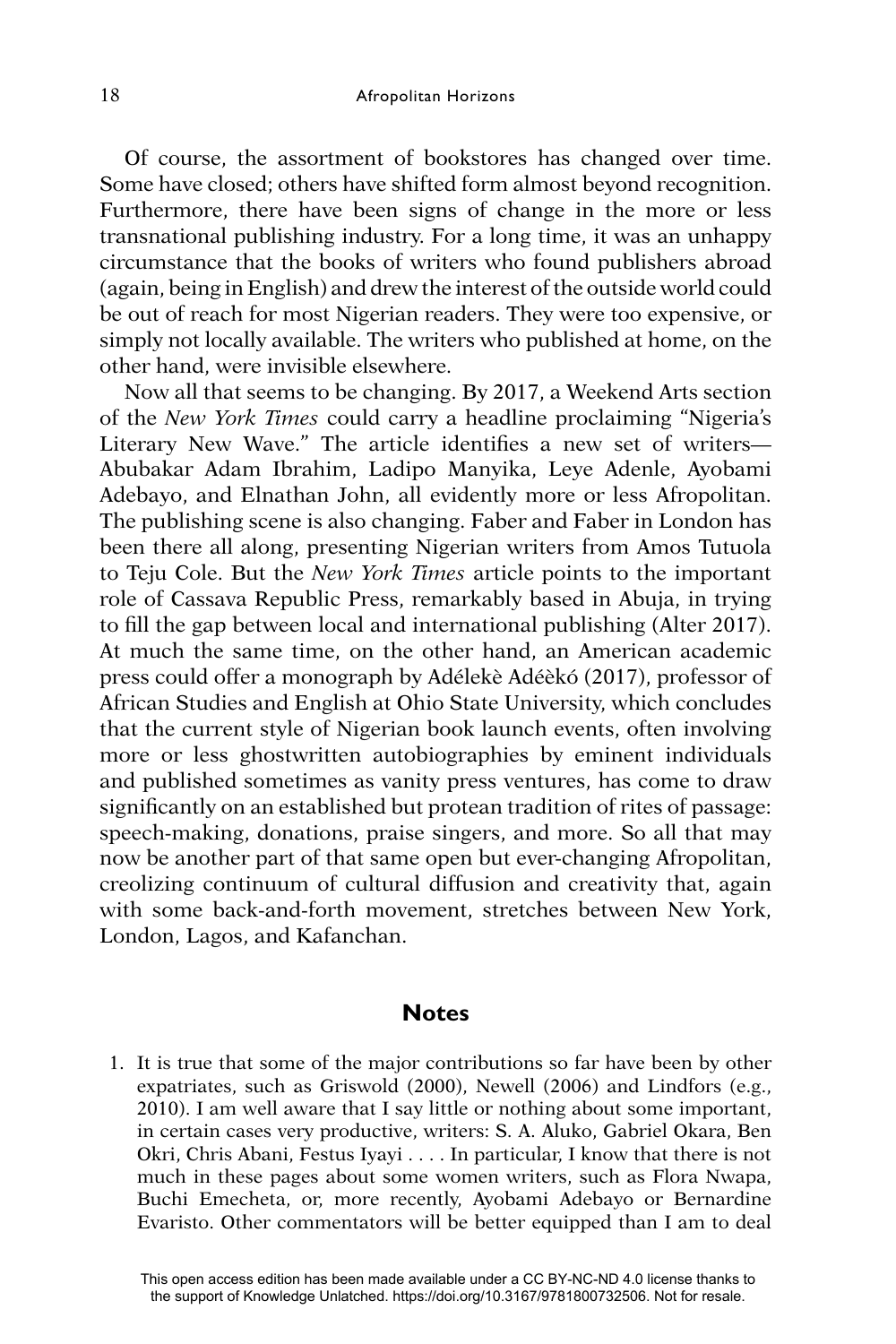### Introduction 19

with them. See, for example, Paula Uimonen's (2020) lively study of the life, work, and lasting influence of Flora Nwapa. I say hardly anything about children's literature, although some of Nigeria's best-known writers have contributed to this field as well—probably because such texts have been used extensively in schools. Moreover, I deal only with prose writings, and not at all with drama, although that would include important early writings by Wole Soyinka, John Pepper Clark, and Obi Egbuna. Finally, while these essays stretch over a considerable time period, they do not take into account a development that may become increasingly important in the future of writing and publishing: the digital media (see, e.g., Uimonen 2019).

- 2. For a wider retrospective view of my life as an anthropologist, including my Nigerian experience, see Hannerz 2019.
- 3. I portray Kafanchan briefly, with some emphasis on matters of literacy and media use, in my book *Cultural Complexity* (Hannerz 1992: 22–26), and, by way of introduction, in *Transnational Connections* (Hannerz 1996: 1–2). For more detailed discussions of my field research methods there, see Hannerz 1976 and 1982; for some comments on Kafanchan in the context of center-periphery relationships and creolization, see Hannerz 1989; and for a retrospective view of my field study and the turn to studying transnational linkages, see Hannerz 2022.
- 4. During much of the period I am involved with, the more common spelling was "Ibo," but as "Igbo" is now the more common form, I use that throughout (except in quotes when "Ibo" is used in the original).
- 5. I dwell on the uses of the terms "globalization" and "transnational" at greater length in my book *Transnational Connections* (Hannerz 1996).
- 6. For my earlier discussions of creolization concepts, see especially Hannerz 1987 and 1996: 65–78. The early article by Fabian (1978) on African popular culture influenced me especially. My linguist colleagues in Washington had been impressed not least by the work of Lorenzo Dow Turner, discussed in chapter 19.
- 7. For a view of the debate over the uses of creolization concepts, see the volume edited by Charles Stewart (2007). See also the comparative study of creolizations, drawing on materials from many places, by Cohen and Sheringham (2016). On the uses of creolization ideas for political theory, see Gordon 2014.
- 8. As a traveling concept, moving out from its region of origin to a wider use for comparative purposes, "caste" has arrived in Nigeria, too, applying to the *osu* category of shrine servants in traditional Igbo religion: note the case of Clara, a young woman of *osu* background, as depicted by Chinua Achebe in *No Longer at Ease*, in chapter 7. There are references to the *osu*  in *Things Fall Apart* as well.
- 9. On early Nigerian television comedy, see, e.g., Oreh 1985.
- 10. On the global standardization of mid-twentieth-century states, see Meyer 1999.
- 11. For an extensive biography of nearly half a century of Lugard's life, with a wealth of information of his Nigerian activities and experiences, see Perham 1960.

This open access edition has been made available under a CC BY-NC-ND 4.0 license thanks to the support of Knowledge Unlatched. https://doi.org/10.3167/9781800732506. Not for resale.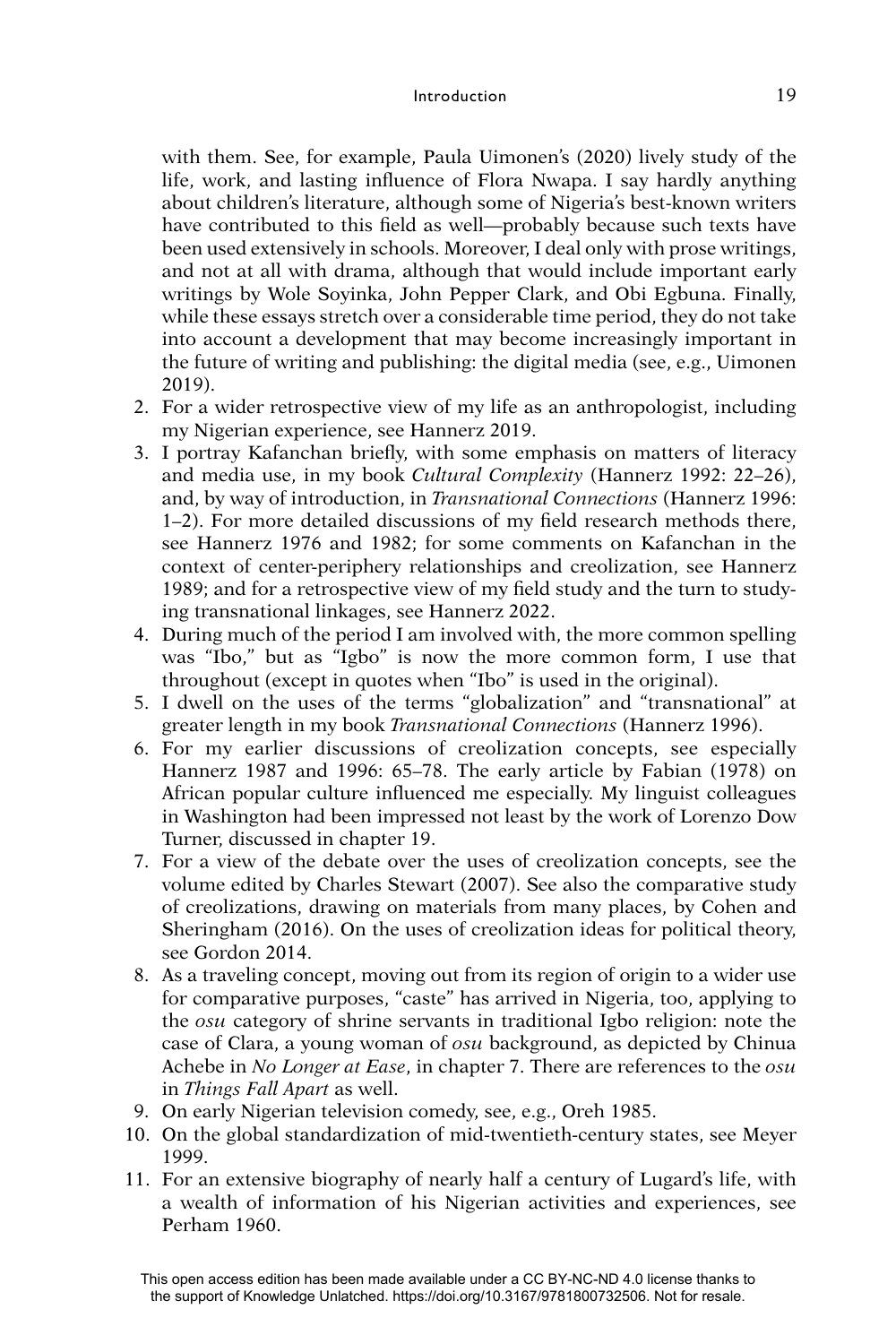- 12. Murray Last (1970) offers an illuminating review of four historical phases of administration and dissent in Hausaland, from the precolonial through the colonial period into early Nigerian independence. For a critical and comparative analysis of indirect rule and related forms of colonial government in Africa, see Mahmood Mamdani's *Citizen and Subject* (1996)—by a prominent political scientist whose transnational academic career has stretched between Makerere University in Kampala and Columbia University in New York. Mamdani describes indirect rule of the colonial Nigerian type as "decentralized despotism." See also the view of indirect rule in Nigeria and its later consequences by a Ghanaian (later Canada-based) observer, Ato Quayson (1994).
- 13. On this, see Gingrich and Hannerz 2017: 17–18.
- 14. According to one interview, Aliko Dangote—with a family background in groundnut and kola nut trade, later with what amounted to a national monopoly in cement production, recently apparently the hundredth richest person in the world—has hoped to buy Arsenal, the London football club, his favorite team (Pilling 2018).
- 15. I will not engage with literature in other languages than English here (with the one exception of discussing one Swedish-language book in chapter 1). Probably the best-known examples of Nigerian non-English literature are the mid-twentieth-century writings in Yoruba of Chief Daniel Olorunfemi Fagunwa, a source of inspiration for, among others, Amos Tutuola (see Lindfors 2010: 65–74). It is true, too, that some of the early Onitsha pamphleteering—see chapter 6—was in Igbo. On attempts to stimulate writing in Hausa from the late colonial period onward, see Furniss 2006. In a later period, particularly in the 1980s, a "Hausa Literary Movement" developed; on the links between that, radio broadcasts, and the home video industry, see Adamu 2002. At least in part this overlaps with what has been described as "Kano Market Literature," a *soyayya* genre of popular romance, seen by some as a counterpart of the Onitsha publishing industry. As far as print news media in regional Nigerian languages are concerned, the Hausa-language newspaper, *Gaskiya ta fi Kwabo*, may have been the best known.
- 16. The question whether African novels in world languages have to be seen as "extroverted" was raised by Eileen Julien (2006); about a decade later, Nathan Suhr-Sytsma (2018) has concluded that they can now be seen as on the whole neither inward-turning nor outward-turning, but as "multifocal." This also has to do with an increasingly multilocal publishing industry.
- 17. Shifting to elsewhere in the conceptual landscape, we could sense that some of these Afropolitans are what have been somewhat dubiously called "third culture kids," children raised not wholly in their parents' culture of origin, and not really in the local culture of the place where they find themselves, but rather in some hybrid of the two. They tend to be products of reasonably comfortable expatriate childhoods. While the term has become popular, it is theoretically somewhat antiquated.
- 18. In later writings, Achille Mbembe has also connected his notion of Afropolitanism more to earlier Francophone writers and to diaspora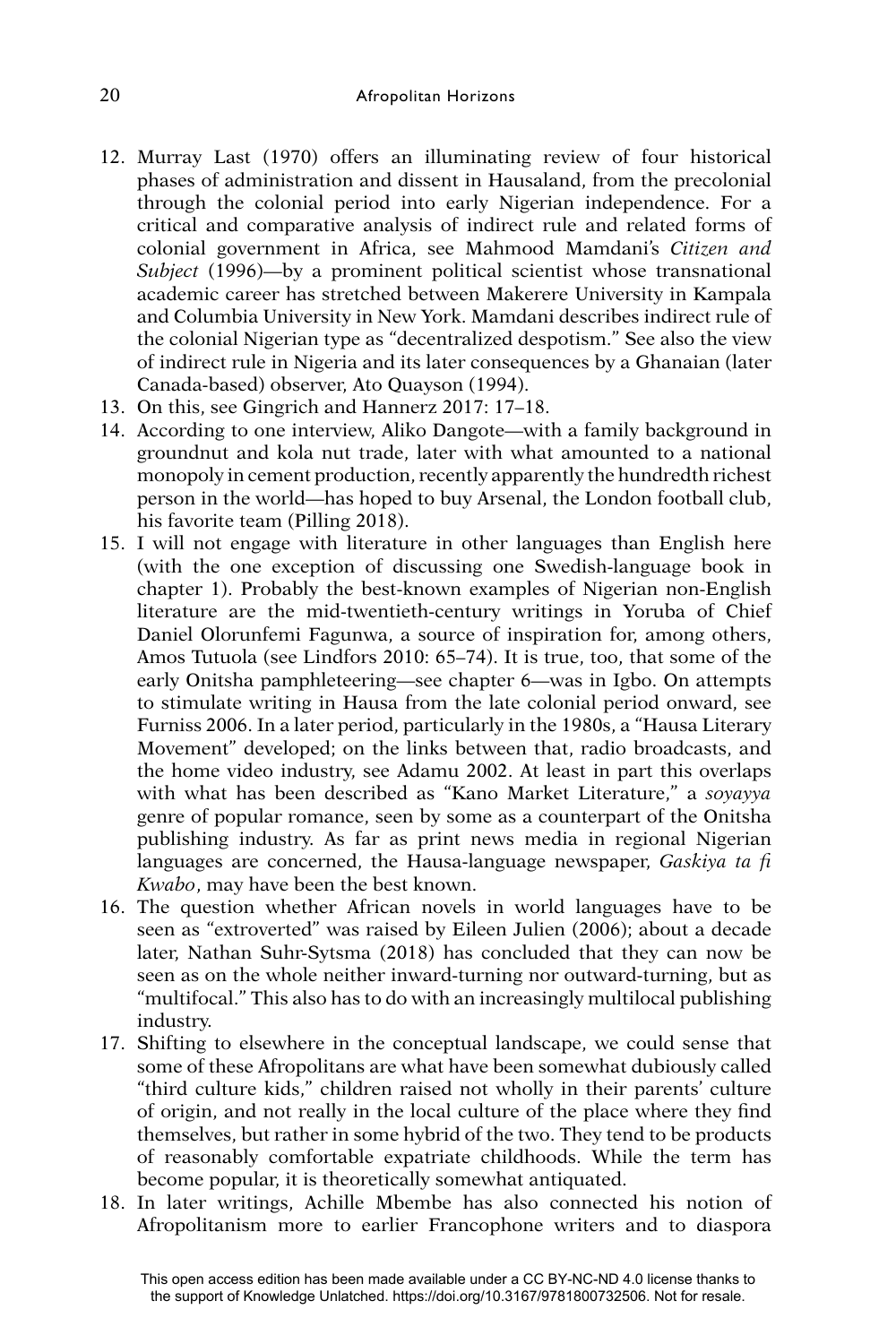### Introduction 21

concepts. While several of these publications are in French, the early (2007) essay remains the most often cited, and has also been republished as Mbembe 2020, thus rendered more accessible.

19. In one illuminating later discussion, Eze (2014: 240) has suggested that an Afropolitan is "that human being on the African continent or of African descent who has realized that her identity can no longer be explained in purist, essentialist, and oppositional terms or by reference only to Africa." For more on the debate, see Ede 2016, Gehrmann 2016, and a thematic issue of the *European Journal of English Studies* (Durán-Almarza, Kabir, and González 2017). A recent user of the concept is Harris (2020), who sticks to a more specifically literary understanding and focuses on South African writing. In anthropology, Ryan Skinner (2015) has promoted a concept of Afropolitanism in his study of popular music in Mali, *Bamako Sounds*—without mentioning Taiye Selasi, and drawing more on Achille Mbembe's writings.

A related term, "Afropean," appeared already in the early 1990s, according to Black British writer Johny Pitts (2019: 1), who uses it to cover his reporting on Black Europe.

I have discussed the varieties of cosmopolitanisms elsewhere (Hannerz 2004a; 2016: 170–176). Eze, in the paper referred to above, draws partly on my view.

- 20. I note that James Hodapp (2016), writing about the early 1990s novel *Yoruba Girl Dancing* by Simi Bedford as a "proto-Afropolitan Bildungsroman," also makes the historical connection between been-tos and Afropolitans.
- 21. This is from a collection of Azikiwe's (1961) speeches. "Zik" attended several of the historically Black academic institutions for periods of varied length, but he was mostly at Lincoln University, Pennsylvania—from which, a little later on, Kwame Nkrumah would also graduate.

From about the same time as this New York speech by Azikiwe is the book *Wi thout Bitterness* (1944) by Nwafor Orizu, Igbo of aristocratic origin, student in the United States, and an ardent follower of Azikiwe. Published in the United States as World War II was coming to an end, it is rather gently anticolonialist, pro-American, and critical of the British in a tone that goes with the title of the book. Orizu returned to Nigeria and had a prominent part in politics between the achievement of independence and the first military coup, but was otherwise most active in education.

- 22. On this, see the report in the *New York Times* (Rich and Akinwotu 2018).
- 23. On African traders in China, see Mathews, Lin, and Yang 2017.
- 24. On the recent transnational Nigerian sex trade, see Ellis 2016: 180–187 and the report by the journalist Ben Taub (2017) for the *New Yorker.*
- 25. See Andersson 2014 on the passage from West Africa to Europe, especially by way of the Spanish enclaves of Ceuta and Melilla. For a brief study exemplifying the spread of Nigerians in Europe, under differing circumstances, see Andrikopoulos 2013 on communities in the Netherlands and Greece. DeWitte (2019), touching in passing on the "Afropolitan" concept, offers an interesting view of the establishment of an African identity in the Netherlands, although most of the West African migrants there are from Ghana rather than Nigeria. Their encounters there with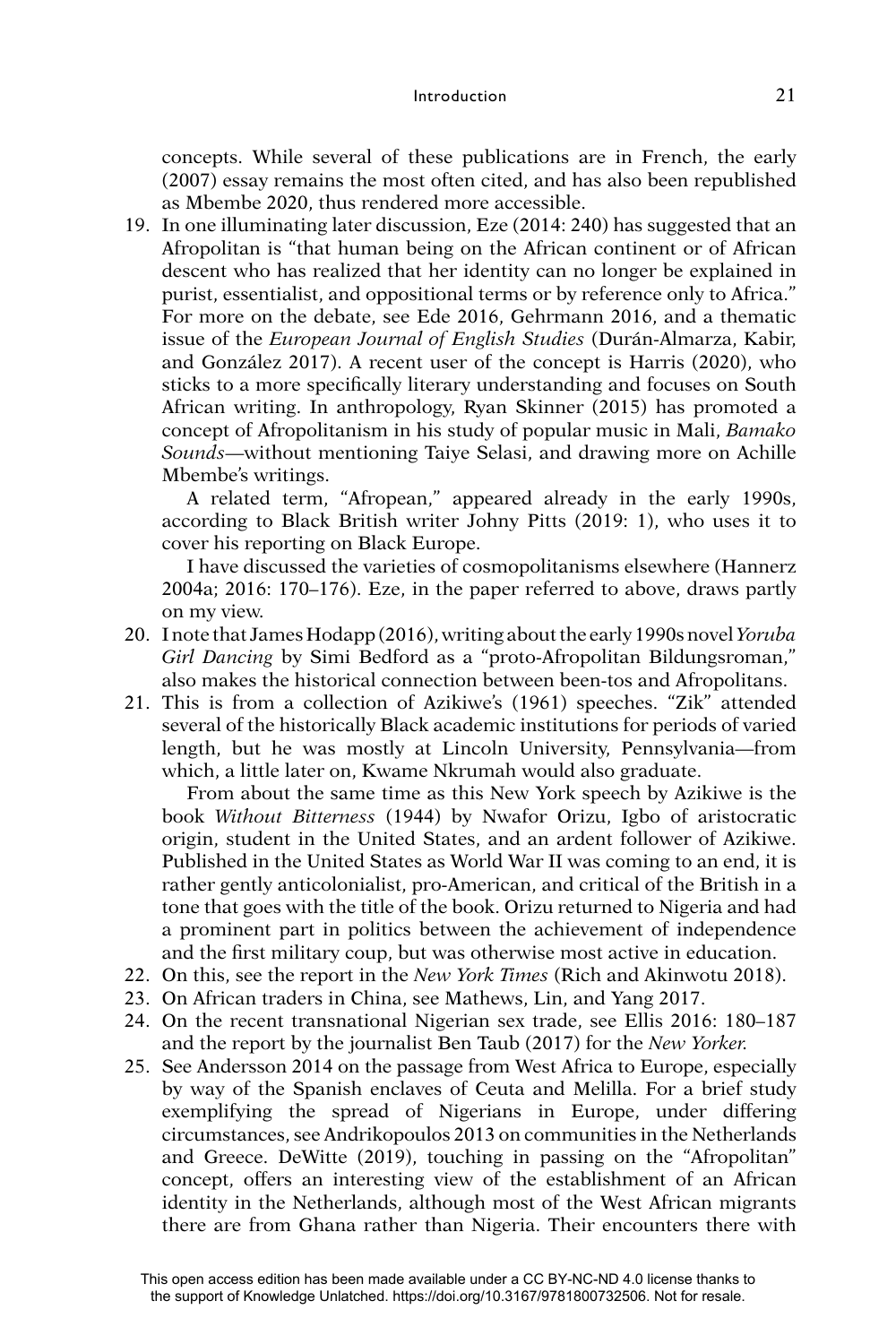the longer-settled Surinamese seem somewhat similar to those between African migrants, Caribbean migrants, and local Afro-Americans in the United States. See chapters 16, 17, and chapter 19, note 3.

- 26. A slightly later retrospective overview of the anthropology of West Africa by Elizabeth Tonkin (1990) is especially enlightening on the British colonial tradition. See also chapter 1, note 5.
- 27. While much more could be said about the field of literary anthropology, a handful of references may exemplify its diversity and growth: Archetti 1994; Brettell 2015; Clifford and Marcus 1986; Fassin 2014; Gottlieb 2015; Narayan 2007; Waterston and Vesperi 2009; and Wulff 2016, 2017. Reed-Danahay (1997) offers an early overview of the varied uses of the term "autoethnography," showing its links to the history of anthropology.
- 28. One of the pioneer contributions to a literary anthropology actually resulted from a field study in Nigeria: *Return to Laughter* (1954), written under the pseudonym "Elenore Smith Bowen" by Laura Bohannan, based on her field experience among the Tiv. I say a little more about this in chapter 13.
- 29. I include here also scholars of Nigerian background, now active in U.S. academia—see, e.g., Adesokan 2011 and Eze 2011.
- 30. For my other endeavors in "studying sideways," see Hannerz 2004b on the work and life of foreign correspondents, and Hannerz 2016 on the genre of future scenarios. In an earlier essay launching the notion, I also identify missionaries and spies as occupational categories engaged in transnational knowledge production (Hannerz 1998).
- 31. Later on, Rhonda Cobham (2016), literary scholar of Caribbean background, has argued that the early generation of Nigerian novelists were under the influence of anthropological writing—in some instances perhaps by way of personal contacts with amateur or professional anthropologists, but also because such writings as they came across about their own societies were often by anthropologists. If some of their novels were fairly rich in ethnography, of course, it may also have been because a readership that was in large part abroad may have needed such cultural contextualization of the plot, and was interested in it. On the relationship between early Nigerian fiction and anthropology, within a context of postcolonial critique, see also Huggan 2001: 34–57.

For a broader, critical view of the relationship between mid-twentiethcentury African fiction and social science, see an essay by Simon Gikandu (2016), Kenyan-American literary scholar. It is amusing to learn, from the prominent African American literary scholar Henry Louis Gates, Jr. (1992: 88), in an essay in his *Loose Canons*, that both Wole Soyinka and Emmanuel Obiechina—see chapter 6—had told him that at Cambridge University they had somehow had to identify with social anthropology, in an early period when that center of learning did not yet recognize African literature as an academic field.

On the relationship between anthropology and fiction (and semifiction), see also the perceptive analysis by Quayson (2003: 1–30), focusing on Amitav Ghosh's *In an Antique Land* (1992). Ghosh, a highly productive

This open access edition has been made available under a CC BY-NC-ND 4.0 license thanks to the support of Knowledge Unlatched. https://doi.org/10.3167/9781800732506. Not for resale.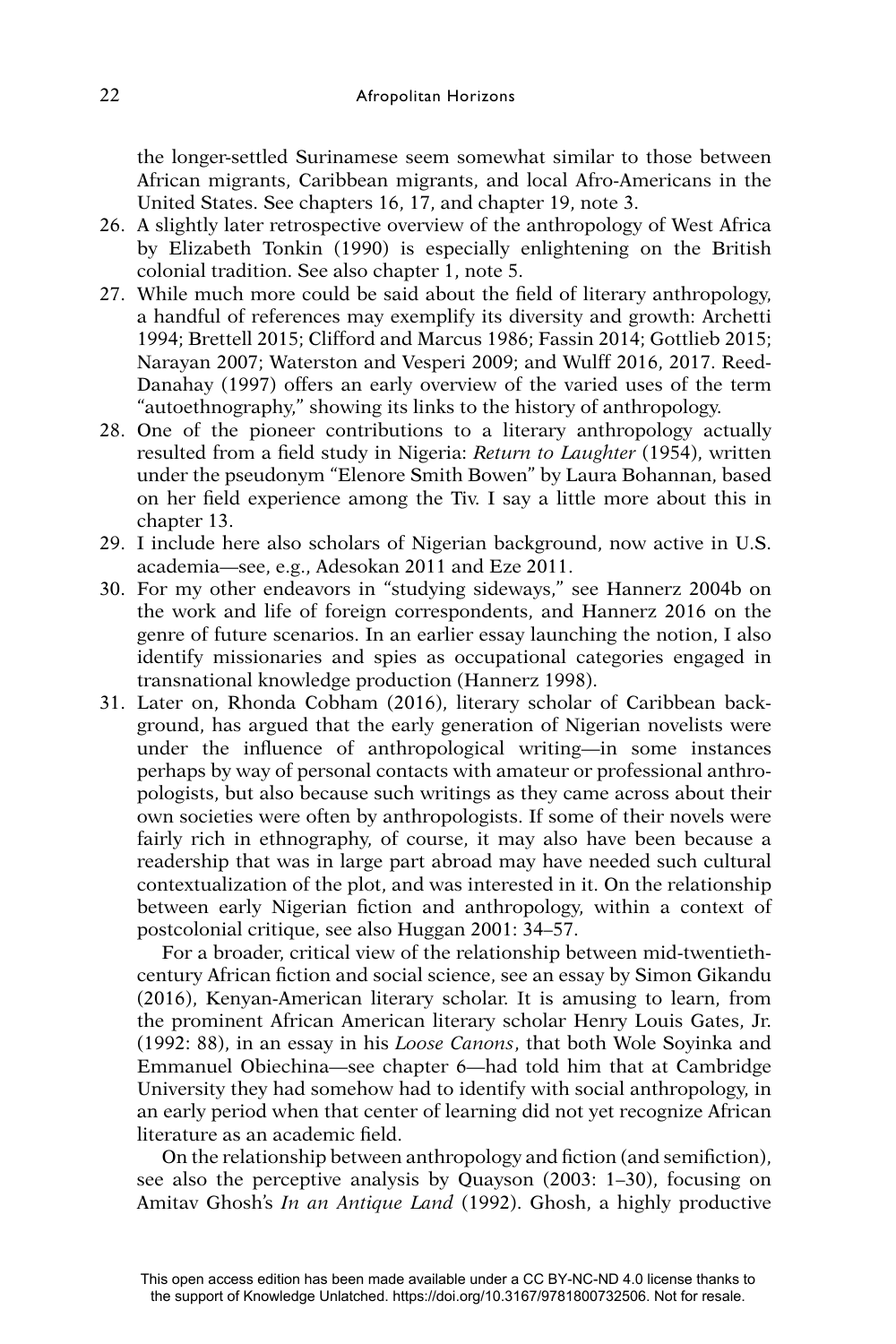Indian author, also has an Oxford doctorate in anthropology. See, too, chapter 1, note 5.

- 32. Another recent example of Nigerian-American fiction inspired by traditional cosmology is Akwaeke Emezi's first novel, *Freshwater* (2018), with complicated spiritual beings taking their place in a tricontinental family life.
- 33. I had my own encounter with Obioma at a public appearance in Stockholm, as a translation of *An Orchestra of Minorities* into Swedish was launched. Before that, I was intrigued to learn, from an essay in the *New York Times Book Review* (Obioma 2018), that during his childhood in Akure, his father had turned him on to reading by handing him a well-worn copy of Amos Tutuola's *The Palm-Wine Drinkard.* So here was an Igbo boy, in what was largely a Yoruba town, finding his way to literature by way of a pioneer Yoruba author who could give him a sense of how to draw creatively on Nigerian oral tradition. Then, as the next step, Obioma's father took his son to a public library.
- 34. American anthropology had another kind of beginning, with a concentration, until after World War II, on studies of Amerindian cultures. Other settler countries with indigenous people in their territories have followed a similar pattern.
- 35. A key volume here was *Anthropology & the Colonial Encounter* (1973), edited by Talal Asad—not a volume, however, where Nigeria figures very importantly.
- 36. On the history of the African Writers Series, see Currey 2008 and Oloko 2016. James Currey edited the series for a number of years, together with Chinua Achebe. Adewale Maja-Pearce (see chapter 18) came in as series editor later.
- 37. See Derrick's (2018) monograph on the historical role of the weekly *West*  Africa, focusing on its first editor, Albert Cartwright.
- 38. At Collet's in the 1960s, one would also find, for instance, the publications from *Umkhonto na Zikwe*, the armed wing of Nelson Mandela's African National Congress.

## **References**

- Adamu, Yusuf M. 2002. "Between the Word and the Screen: A Historical Perspective on the Hausa Literary Movement and the Home Video Invasion." *Journal of African Cultural Studies* 15: 203–213.
- Adéèkó, Adélekè. 2017. *Arts of Being Yoruba.* Bloomington: Indiana University Press.
- Adesokan, Akin. 2011. *Postcolonial Artists and Global Aesthetics.* Bloomington: Indiana University Press.
- Adichie, Chimamanda Ngozi. 2013. *Americanah.* London: Fourth Estate.
- Alter, Alexandra. 2017. "Nigeria's Literary New Wave." *New York Times*, 24 November.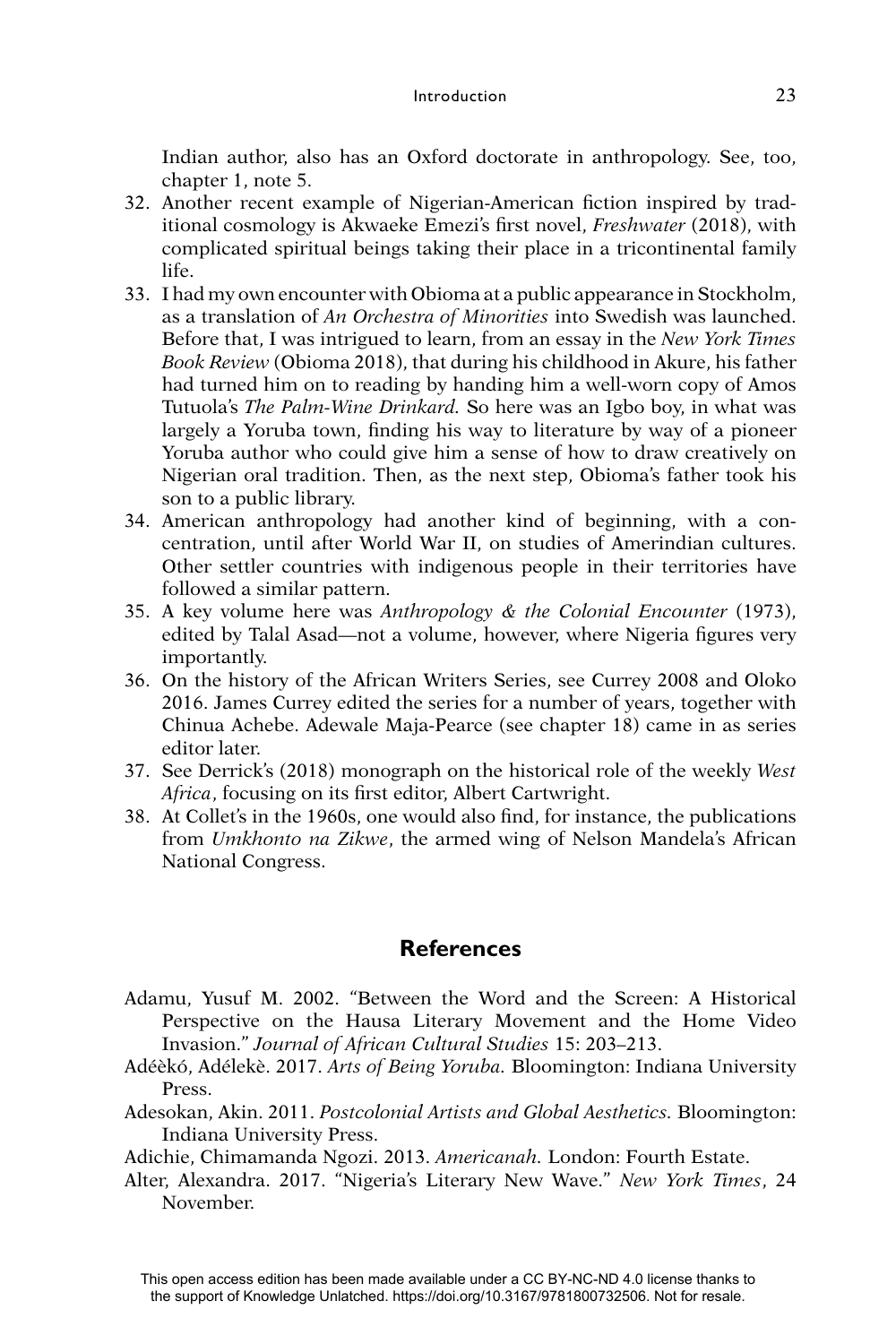Anderson, Benedict. 1983. *Imagined Communities.* London: Verso.

Andersson, Ruben. 2014. *Illegality, Inc.* Berkeley: University of California Press.

- Andrikopoulos, Apostolos. 2013. "Migration, Class and Symbolic Status: Nigerians in the Netherlands and Greece." In Alessandro Triulzi and Robert Lawrence McKenzie (eds.), *Long Journeys: African Migrants on the Road.* Leiden: Brill.
- Archetti, Eduardo P. (ed.). 1994. *Exploring the Written: Anthropology and the Multiplicity of Writing*. Oslo: Scandinavian University Press.
- Asad, Talal (ed.). 1973. *Anthropology & the Colonial Encounter.* London: Ithaca Press.
- Azikiwe, Nnamdi. 1961. *Zik: A Selection from the Speeches of Nnamdi Azikiwe.*  London: Cambridge University Press.
- Bohannan, Laura. 1966. "Shakespeare in the Bush." *Natural History* 75(7): 28–33.
- Brettell, Caroline B. 2015. "Writing Culture: Anthropology and Literature." In C. B. Brettell (ed.), *Anthropological Conversations: Taking Culture across*  Disciplines, 61-87. Lanham: Rowman & Littlefield.
- Clifford, James, and George E. Marcus (eds.). 1986. *Writing Culture: The Poetics and Politics of Ethnography*. Berkeley: University of California Press.
- Cobham, Rhonda. 2016. "Forewords and Foreskins: The Author as Ethnographer in Early West African Fiction." In Eileen Julien and Biodun Jeyifo (eds.), *The Locations and Dislocations of African Literature.* Trenton, NJ: Africa World Press.
- Cohen, Robin, and Olivia Sheringham. 2016. *Encountering Difference.* Cambridge: Polity.
- Currey, James. 2008. *Africa Writes Back*. London: James Currey.
- Derrick, Jonathan. 2018. *Africa, Empire and Fleet Street.* London: Hurst.
- De Witte, Marleen. 2019. "Black Citizenship, Afropolitan Critiques: Vernacular Heritage-Making and the Negotiation of Race in the Netherlands." *Social Anthropology* 27(4): 609–625.
- Durán-Almarza, Maria, Ananya Kabir, and Carla Rodríguez González. 2017. "Introduction: Debating the Afropolitan." *European Journal of English Studies* 21: 107–114.
- Ede, Amatoritsero. 2016. "The Politics of Afropolitanism." *Journal of African Cultural Studies* 28: 88–100.
- Ellis, Stephen. 2016. *This Present Darkness.* London: Hurst.
- Emezi, Akwaeke. 2018. *Freshwater.* New York: Grove Press.
- Evaristo, Bernardine. 2019. *Girl, Woman, Other.* London: Hamish Hamilton.
- Eze, Chielozona. 2011. *Postcolonial Imagination and Moral Representations in African Literature and Culture.* Lanham, MD: Lexington Books.
- ———. 2014. "Rethinking African Culture and Identity: The Afropolitan Model." *Journal of African Cultural Studies* 26: 232–247.
- Fabian, Johannes. 1978. "Popular Culture in Africa: Findings and Conjectures." *Africa* 48: 315–34.
- Fassin, Didier. 2014. "True Life, Real Lives: Revisiting the Boundaries between Ethnography and Fiction." *American Ethnologist* 41: 40–55.
- Furniss, Graham. 2006. "Innovation and Persistence: Literary Circles, New Opportunities, and Continuing Debates in Hausa Literary Production."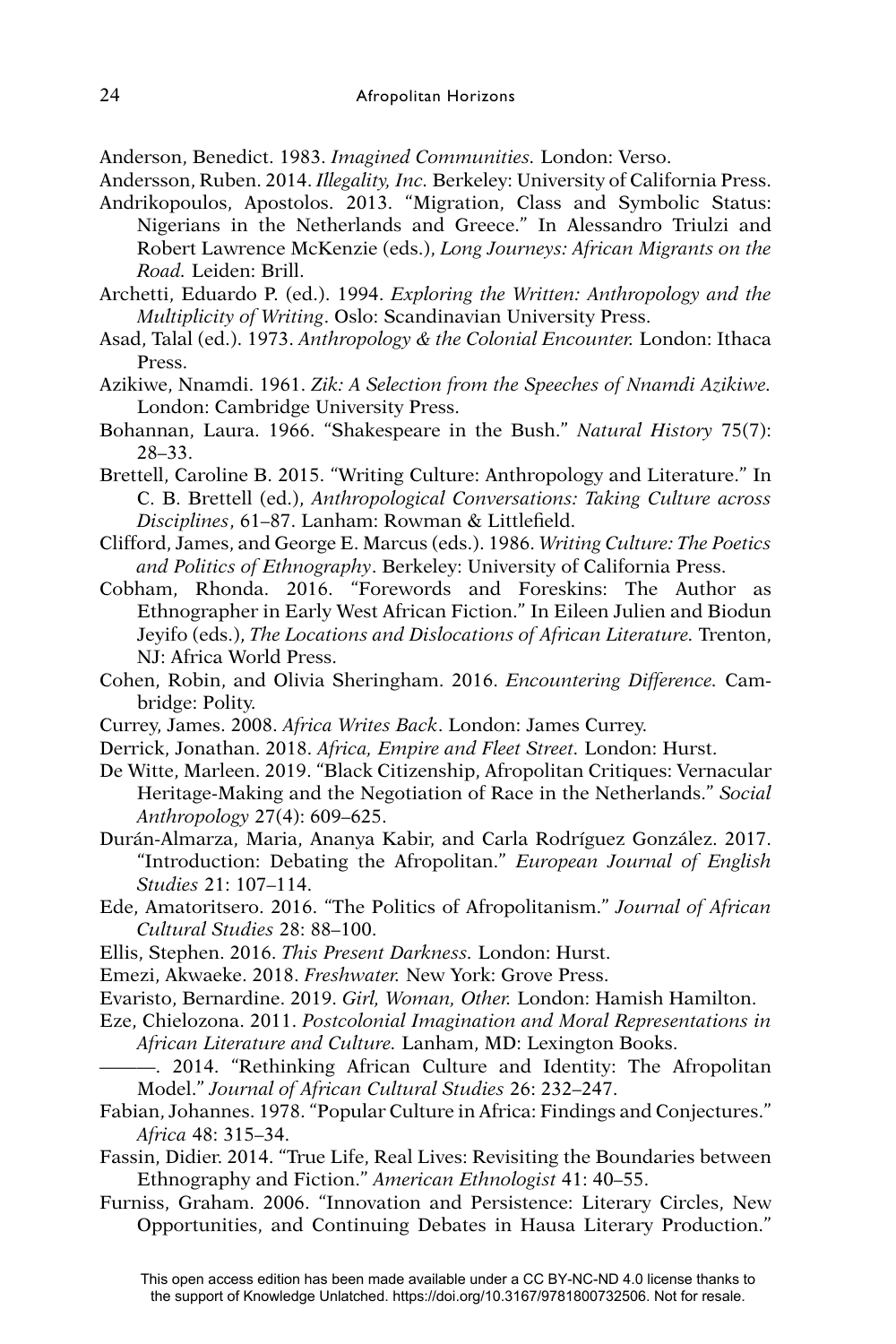In Karin Barber (ed.), *Africa's Hidden Histories.* Bloomington: Indiana University Press.

- Gates, Henry Louis, Jr. 1992. *Loose Canons.* New York: Oxford University Press.
- Gehrmann, Susanne. 2016. "Cosmopolitanism with African Roots: Afropolitanism's Ambivalent Mobilities." *Journal of African Cultural Studies* 28: 61–72.
- Ghosh, Amitav. 1992. *In an Antique Land.* New York: Vintage.
- Gikandu, Simon. 2016. "African Literature and the Social Science Paradigm." In Eileen Julien and Biodun Jeyifo (eds.), *The Locations and Dislocations of African Literature.* Trenton, NJ: Africa World Press.
- Gingrich, Andre, and Ulf Hannerz. 2017. "Introduction: Exploring Small Countries." In Ulf Hannerz and Andre Gingrich (eds.), *Small Countries: Structures and Sensibilities.* Philadelphia: University of Pennsylvania Press.
- Gordon, Jane Anna. 2014. *Creolizing Political Theory.* New York: Fordham University Press.
- Gottlieb, Alma. 2015. "Anthropological Writing." In J. D. Wright (ed.), *International Encyclopedia of the Social & Behavioral Sciences*, 2nd ed., 740– 745. Oxford: Elsevier.
- Griswold, Wendy. 2000. *Bearing Witness: Readers, Writers, and the Novel in Nigeria.* Princeton, NJ: Princeton University Press.
- Hannerz, Ulf. 1976. "Methods in an African Urban Study." *Ethnos* 41: 68–98.
- ———. 1982. "Washington and Kafanchan: A View of Urban Anthropology." *L'Homme* 22(4): 25–36.
- ———. 1987. "The World in Creolisation." *Africa* 57: 546–559.
- ———. 1989. "Culture between Center and Periphery: Toward a Macroanthropology." *Ethnos* 54: 200–216.
- ———. 1992. *Cultural Complexity.* New York: Columbia University Press.
- ———. 1996. *Transnational Connections: Culture, People, Places*. London: Routledge.
	- ———. 1998. "Other Transnationals: Perspectives Gained from Studying Sideways." *Paideuma* 44: 109–123.
	- ———. 2004a. "Cosmopolitanism." In Joan Vincent and Daniel Nugent (eds.), *Companion to the Anthropology of Politics.* Oxford: Blackwell, 2004.
- ———. 2004b. *Foreign News: Exploring the World of Foreign Correspondents.*  Chicago: University of Chicago Press.
	- ———. 2016. *Writing Future Worlds: An Anthropologist Explores Global Scenarios.* New York: Palgrave Macmillan.
	- ———. 2019. *World Watching: Streetcorners and Newsbeats on a Journey through Anthropology.* London: Routledge.
		- ———. 2022. "Kafanchan: A Nigerian Town and Its Global Horizons." In Deborah Pellow and Suzanne Scheld (eds.), *Africa and Urban Anthropology: Theoretical and Methodological Contributions from Contemporary Fieldwork.* London: Routledge.
- Hannerz, Ulf, and Andre Gingrich (eds.). 2017. *Small Countries: Structures and Sensibilities.* Philadelphia: University of Pennsylvania Press.
- Harris, Ashleigh. 2020. *Afropolitanism and the Novel.* London: Routledge.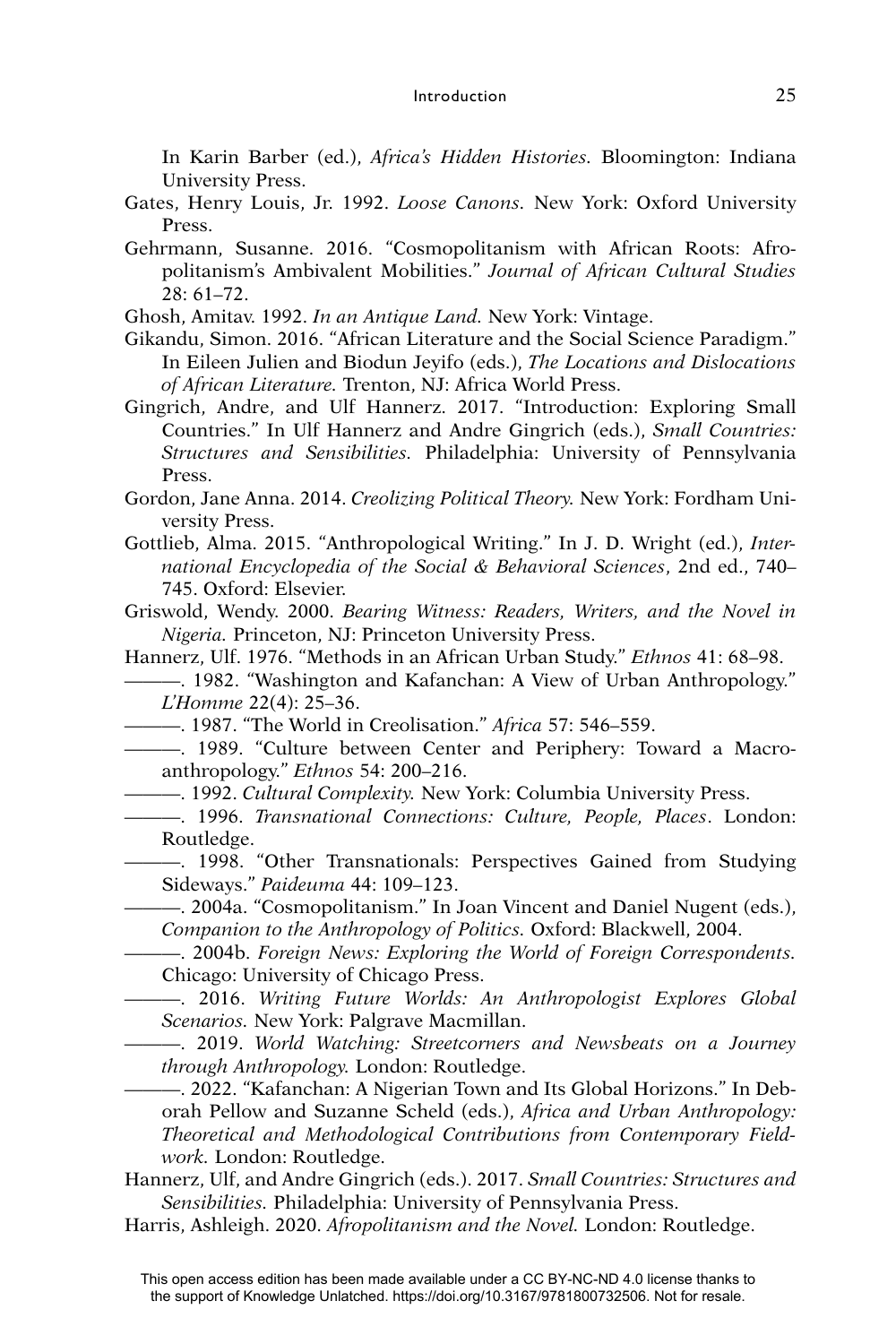- Hart, Keith. 1985. "The Social Anthropology of West Africa." *Annual Review of Anthropology* 14: 243–272.
- Hill, Sam. 2020. "The Nigerian Century." *Newsweek*, 24 January, 30–45.
- Hodapp, James. 2016. "The Proto-Afropolitan Bildungsroman: Yoruba Women, Resistance, and the Nation in Simi Bedford's Yoruba Girl Dancing." *The Global South* 10(1): 130–149.
- Huggan, Graham. 2001. *The Postcolonial Exotic.* London: Routledge.
- Julien, Eileen. 2006. "The Extroverted African Novel." In Franco Moretti (ed.), *The Novel.* Princeton, NJ: Princeton University Press.
- Last, Murray. 1970. "Aspects of Administration and Dissent in Hausaland, 1800–1968." *Africa* 40: 345–357.
- Lindfors, Bernth. 2010. *Early West African Writers.* Trenton, NJ: Africa World Press.
- Mamdani, Mahmood. 1996. *Citizen and Subject.* Princeton, NJ: Princeton University Press.
- Mathews, Gordon, Linessa Dan Lin, and Yang Yang. 2017. *The World in Guangzhou: Africans and Other Foreigners in South China's Global Marketplace.* Chicago: University of Chicago Press.
- Mbembe, Achille. 2007. "Afropolitanism." In S. Njami and L. Durán (eds.), *Africa Remix: Contemporary Art of a Continent.* Johannesburg: Johannesburg Art Gallery.
- ———. 2020. Afropolitanism. *Nka: Journal of Contemporary African Art* 46: 56–61.
- Meyer, John W. 1999. "The Changing Cultural Content of the Nation-State: A World-Society Perspective." In George Steinmetz (ed.), *State/Culture.*  Ithaca, NY: Cornell University Press.
- Mills, David. 2008. *Difficult Folk? A Political History of Social Anthropology*. Oxford: Berghahn.
- Nader, Laura. 1972. "Up the Anthropologist—Perspectives Gained from Studying Up." In Dell Hymes (ed.), *Reinventing Anthropology*. New York: Pantheon.
- Narayan, Kirin. 2007. Tools to Shape Texts: What Creative Nonfiction Can Offer Ethnography. *Anthropology and Humanism* 32: 130–144.
- Ndibe, Okey. 2016. *Never Look an American in the Eye.* New York: Soho.
- Newell, Stephanie. 2006. *West African Literatures.* Oxford: Oxford University Press.
- Obioma, Chigozie. 2018. "The Light Under the Bushel." *New York Times Book Review*, 9 December, 20.

———. 2019. *An Orchestra of Minorities.* New York: Little, Brown.

- Oloko, Patrick. 2016. "In Whose Image or Likeness? Publishing and the Literary Order in Early Post-colonial Nigeria." In Ute Röschenthaler and Mamadou Diawara (eds.), *Copyright Africa.* Canon Pyon: Sean Kingston.
- Oreh, O. O. 1985. "*Masquerade* and Other Plays on Nigerian Television." In Frank Okwu Ugboajah (ed.), *Mass Communication, Culture and Society in West Africa*. Munich: Hans Zell/K. G. Saur.
- Orizu, Nwafor. 1944. *Without Bitterness.* New York: Creative Age Press.
- Perham, Margery. 1960. *Lugard: The Years of Authority, 1898–1945.* London: Collins.